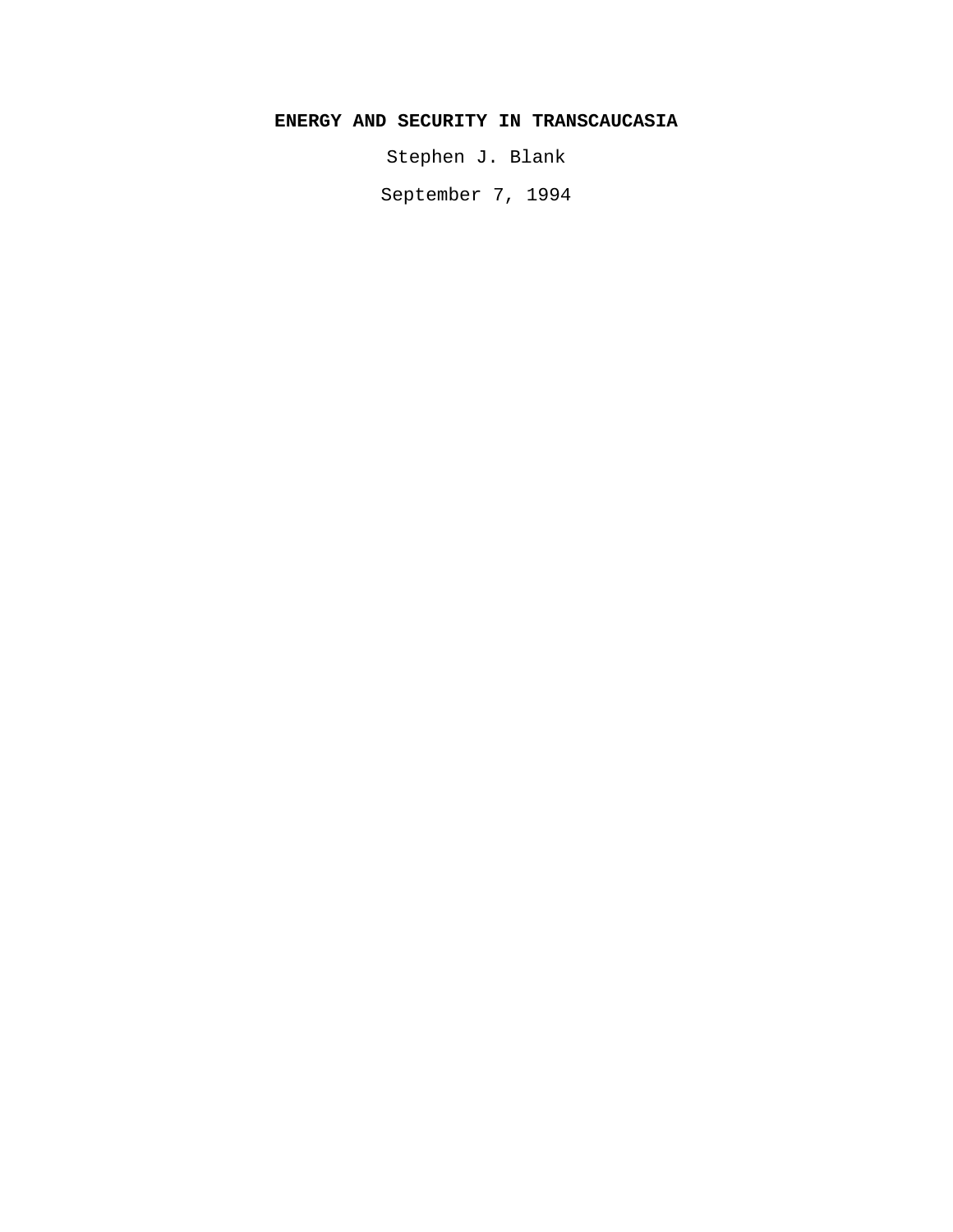The views expressed in this report are those of the author and do not necessarily reflect the official policy or position of the Department of the Army, the Department of Defense, or the U.S. Government. This report is approved for public release; distribution is unlimited.

#### \*\*\*\*\*\*\*

Comments pertaining to this report are invited and should be forwarded to: Director, Strategic Studies Institute, U.S. Army War College, Carlisle Barracks, PA 17013-5050. Comments also may be conveyed directly to the author by calling commercial (717) 245-4085 or DSN 242-4085.

#### \*\*\*\*\*\*\*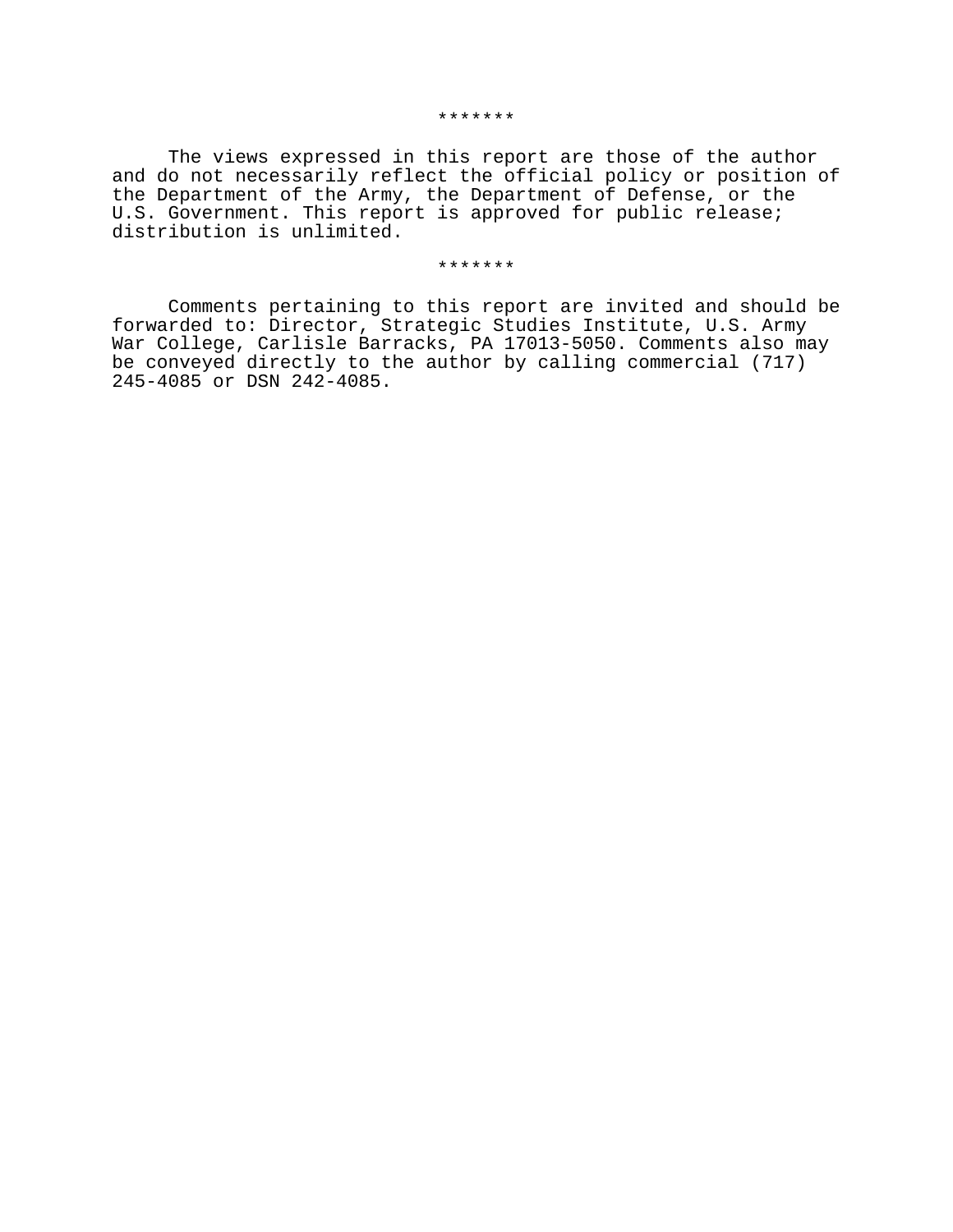## **FOREWORD**

One of the world's enduring regional conflicts is in Nagorno-Karabakh. This war pits local Armenians and their cousins from Armenia against Azerbaidzhan and has enmeshed Russia, Turkey and the Western allies (France, Great Britain, and the United States) in a complex series of regional relationships. The international stakes of this war involve the control over exploration for natural gas and oil and the transhipment of these commodities from Azerbaidzhan to the West. Energy resources represent Azerbaidzhan's primary means of economic modernization and are therefore vital to its economic and political freedom.

For Russia and Turkey the question is one of access to enormous amounts of desperately needed hard currency and control over a long-standing area of contention between them. More broadly, Russia's tactics in attempting to impose a peace settlement in the war and to establish control of a large share of the local energy economy represent a recrudescence of the imperial tendencies in Russian policy that are incompatible with democratic reform. Accordingly, this war is overlaid with international rivalries of great scope and of more than regional significance. Western policy here is a sign of U.S. and European intentions to preserve the post-Soviet status quo while Russian policy is no less illustrative of the direction of its political evolution.

The Strategic Studies Institute hopes that this study will clarify the links between energy and regional security and that it will enable our readers to assess regional trends and their importance for the United States, its allies, and the Commonwealth of Independent States.

> JOHN W. MOUNTCASTLE Colonel, U.S. Army Director, Strategic Studies Institute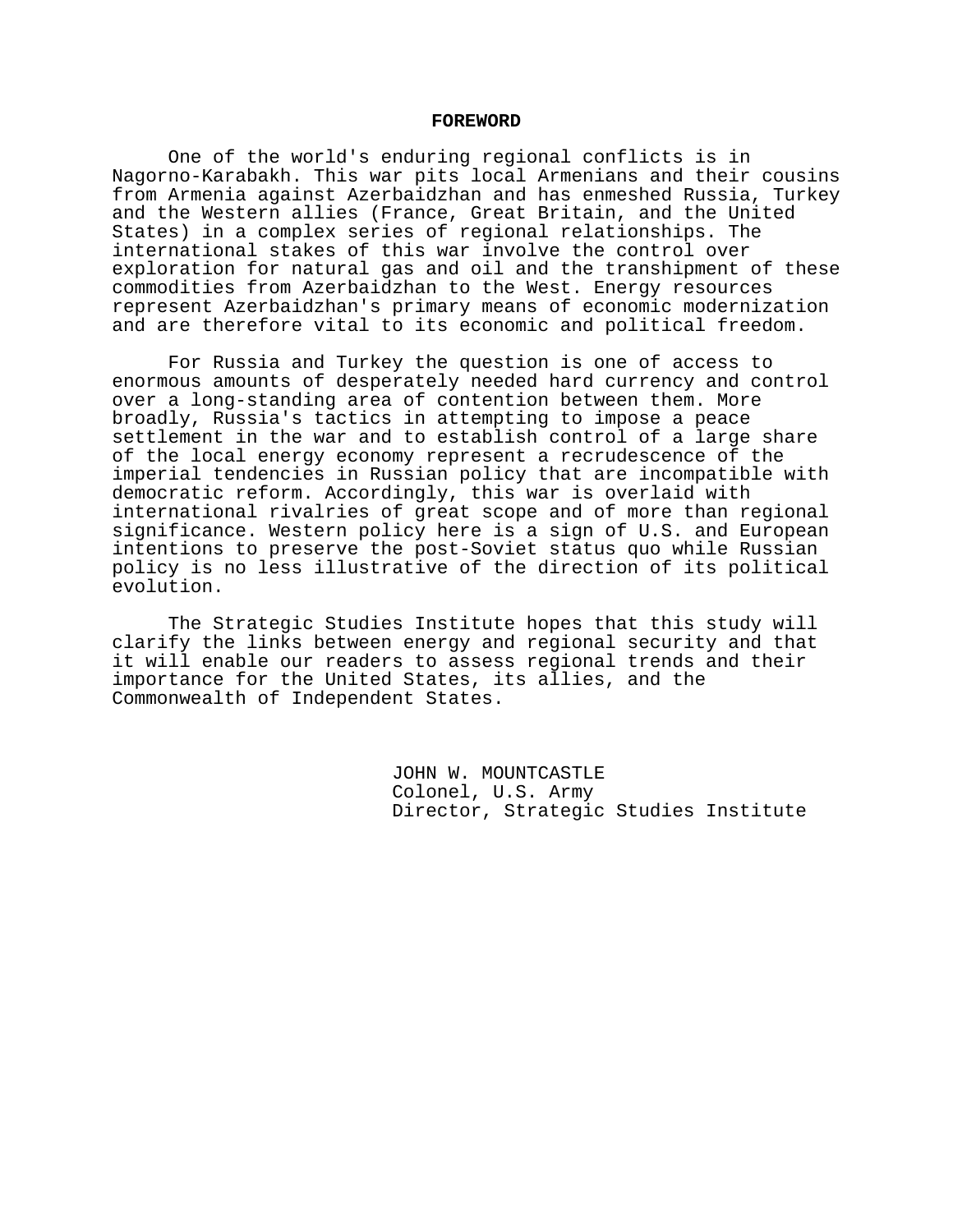# **BIOGRAPHICAL SKETCH OF THE AUTHOR**

STEPHEN J. BLANK has been an Associate Professor of Russian/Soviet Affairs at the Strategic Studies Institute since 1989. Prior to this appointment, Dr. Blank was Associate Professor for Soviet Studies at the Center for Aerospace Doctrine, Research, and Education of Air University at Maxwell Air Force Base. Dr. Blank's M.A. and Ph.D. are in Russian history from the University of Chicago. He has published numerous articles on Soviet military and foreign policies, notably in the Third World, has edited books on Soviet military policies and nationalities policies, and is the author of forthcoming studies of Russian foreign policies in Asia and of the future of the Soviet military.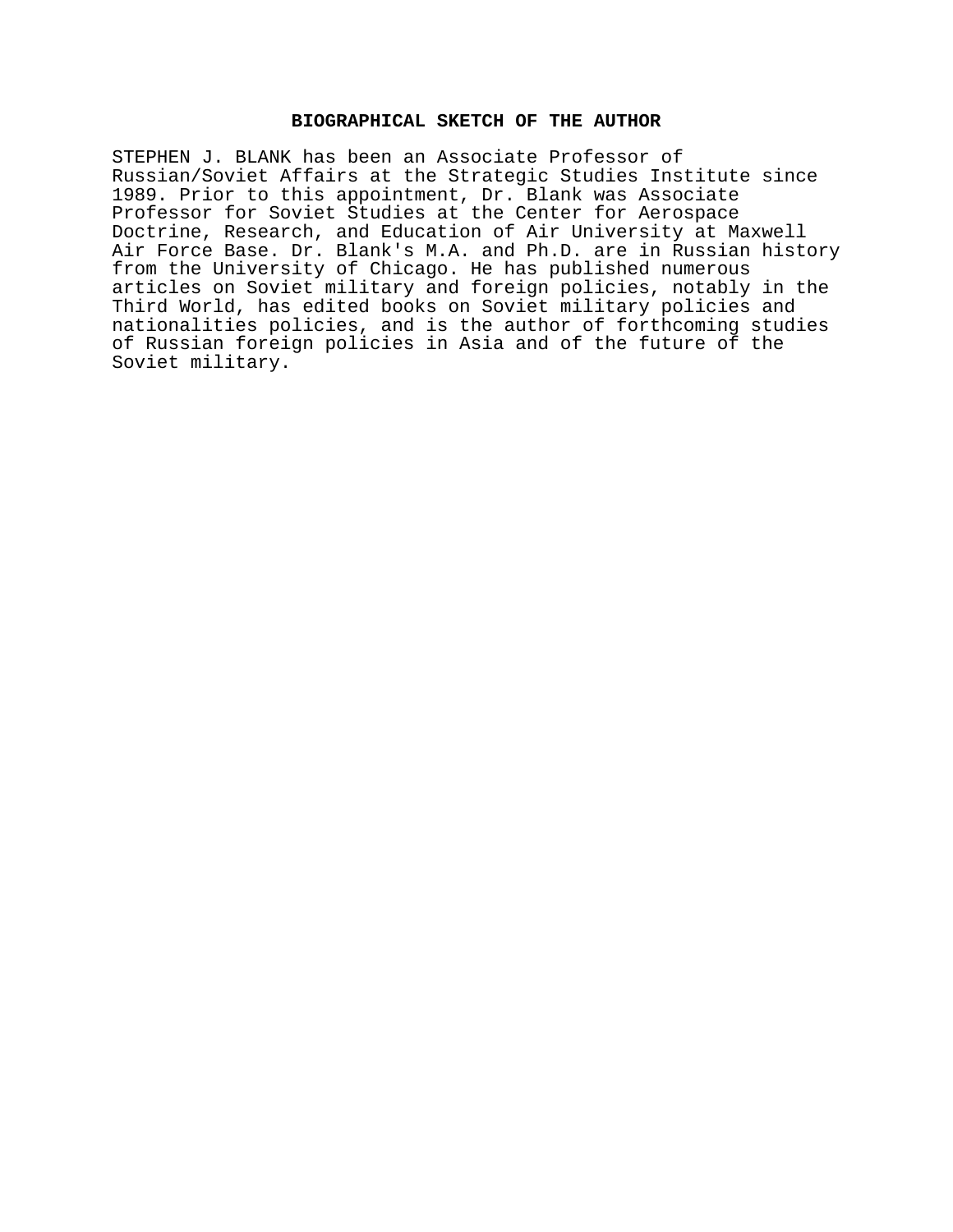## **SUMMARY**

With the collapse of the Soviet Union, new states, regions, and security issues entered into international affairs. One of these regions is the Transcaucasus or Transcaucasia. It comprises Georgia, Armenia, and Azerbaidzhan and is a zone of centuries-old international rivalry between Turkey and its supporters and Russia and its friends. At stake today is the international economic life, and thus the politics, of Transcaucasia. This rivalry now engages Turkey, the United States, Great Britain, and France against Russia in the struggle to control (or at least leverage) Azerbaidzhan's energy exploration and pipeline programs. This competition interacts with the international effort to bring about peace in the Armenian-Azerbaidzhani war over Nagorno-Karabakh. (See Figure 1.)



Figure 1. Azerbaidzhan.

Thus, in Transcaucasia energy or economic issues and security are closely linked; almost indistinguishable. This study examines that linkage. It relates Russia's efforts to impose a peace on the area to its aim of securing a stake in the local energy economy. Russia's stated goal of 10-20 percent of the revenues from that energy is wildly disproportionate to its economic investment (which is nil). But Russian policies reflect its tactics and strategies for reintegrating the former Soviet space.

At the same time, this assessment of Russian and international efforts to gain influence is conducted in the context of Azerbaidzhan's efforts to escape unilateral dependence upon Russia by involving Western firms and governments, and Turkey's efforts to keep Russia from gaining hegemony over Transcaucasia. By tracing the complex international maneuvers of the parties, and relating energy and economics to defense and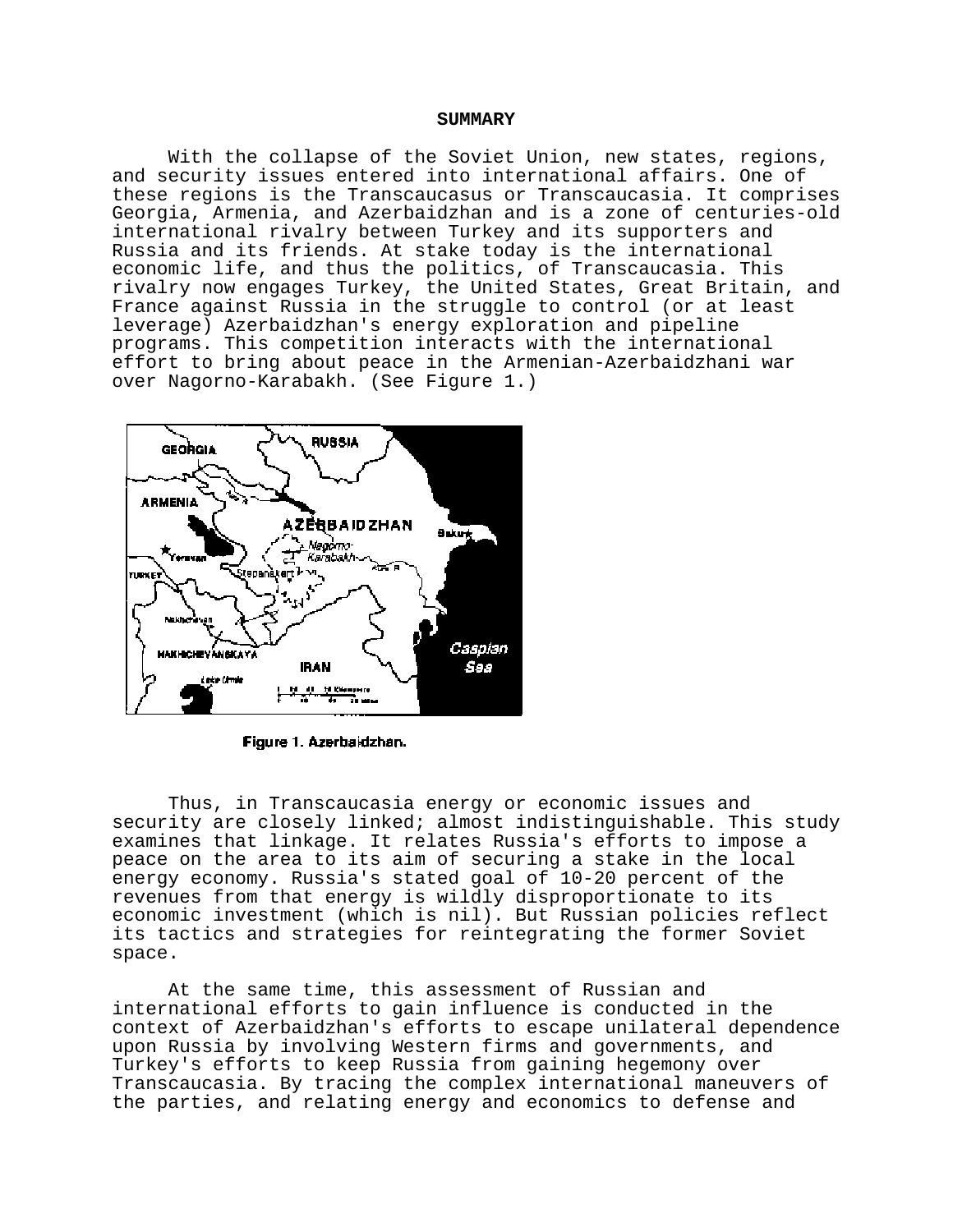security issues, we can see the strategic issues and importance of the area in a clearer context.

What then becomes clear is that Russia seeks to coerce Azerbaidzhan, Georgia, and Armenia into a return to some form of economic-military-political union under its auspices, but is meeting considerable political opposition from Baku, Ankara, and the Western powers. This opposition recently led Russia to issue a demarche to Great Britain (significantly not to Azerbaidzhan) concerning its rights to veto anything having to do with the disposition of the energy resources of the Caspian Sea that borders Azerbaidzhan and Kazakhstan. This demarche validates Western reports of Russia's belief that it has a proprietary relationship to energy resources throughout the Commonwealth of Independent States (CIS) and of its efforts to "blackmail" (The Washington Post's word) the new republics into surrendering control over those resources to Russia. It also illustrates that Russia still believes in the diminished sovereignty of Transcaucasian and Central Asian states.

However, Russia's demarche and other actions also reflect its weakness when confronted by steadfast Western opposition to its neo-colonialist policies. The claims it makes on Azerbaidzhan and its Western supporters reflect that weakness and the fear that Western influence might supplant Russian influence in these borderlands. While the local situation is one of unresolved war and Russian efforts to impose a one-sided settlement, the great strength residing in the Western position (should the West seek to engage both Russia and the other CIS members in a comprehensive engagement) is also visible.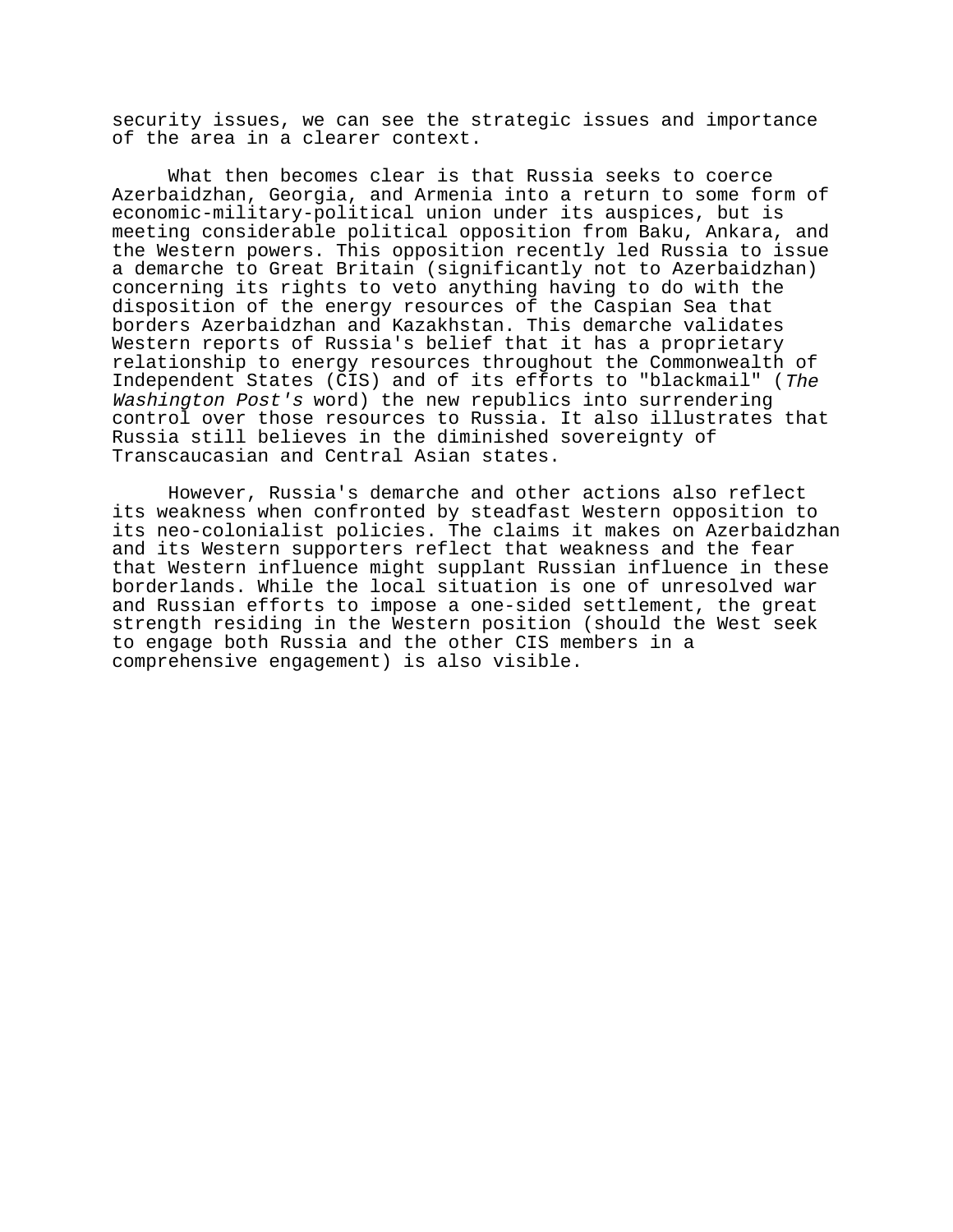## **ENERGY AND SECURITY IN TRANSCAUCASIA**

Since 1993, a three-way struggle for control of all phases of the production of Transcaucasia's energy resources has become a key factor in international politics. The three sides are Russia, Azerbaidzhan (the sole regional oil producer), and international oil firms backed by their governments. This struggle will shape Transcaucasia's economic and political future; therefore, the stakes are vital to the region's states and their neighbors.

Today, as it did previously, Moscow consciously uses control of oil and gas as a weapon, attempting to force Ukraine, the Baltic states, and Belarus into economic integration and political unity with or submission to Russia.1 The use, or threatened use, of an energy cutoff began in 1990 when Mikhail Gorbachev employed this weapon in the Baltic states to compel their subjection to Moscow. Energy is now both the stakes and a weapon in what amounts to a policy of economic warfare that is part of Russia's larger strategy. Other energy producers and/or energy consumers are, in turn, resisting Russian efforts in this area. That resistance is also part of the warfare. Analyzing regional energy issues lets us trace the struggle between Russia's imperial reach and the new states', especially Azerbaidzhan's, capacity for autonomy.<sup>2</sup>

Russia is also obviously motivated by the lucrative possibilities implicit in being a key player in all aspects of the energy business, e.g., by redirecting the energy trade flows of the other post-Soviet republics in Transcaucasia and Central Asia back to it and its transport network. Indeed, in January 1994, Premier Viktor Chernomyrdin announced Russia's interest in joining the Organization of Petroleum Exporting Countries (OPEC), only to retract that statement later.

Any Russian entry into OPEC before Russia consolidated control over its neighbors' energy economies would make it more difficult to attain that control, since they too would then have a case for entering OPEC. Furthermore, if Russia can gain that control over them before joining OPEC, its power inside that organization would grow considerably as would its ability to play a monopolist's or oligopolist's role as the hegemon of the Commonwealth of Independent States' (CIS) energy economy.

In line with efforts to consolidate Russia's preeminent position in regional energy economies, Russian Energy Minister Yuri Shafranik stated his intention of furthering preexisting energy cooperation with Iran in April 1994. That strategy is also part of a larger policy dating back to Gorbachev's opening to Iran in 1987. Today the strategy comprises arms sales to Iran and support for it in the Gulf in return for Iranian moderation vis-a-vis the Muslim republics of the CIS, including Azerbaidzhan.4 Shafranik's statement also came just when reports of Moscow's interest in easing the embargo against Iraq began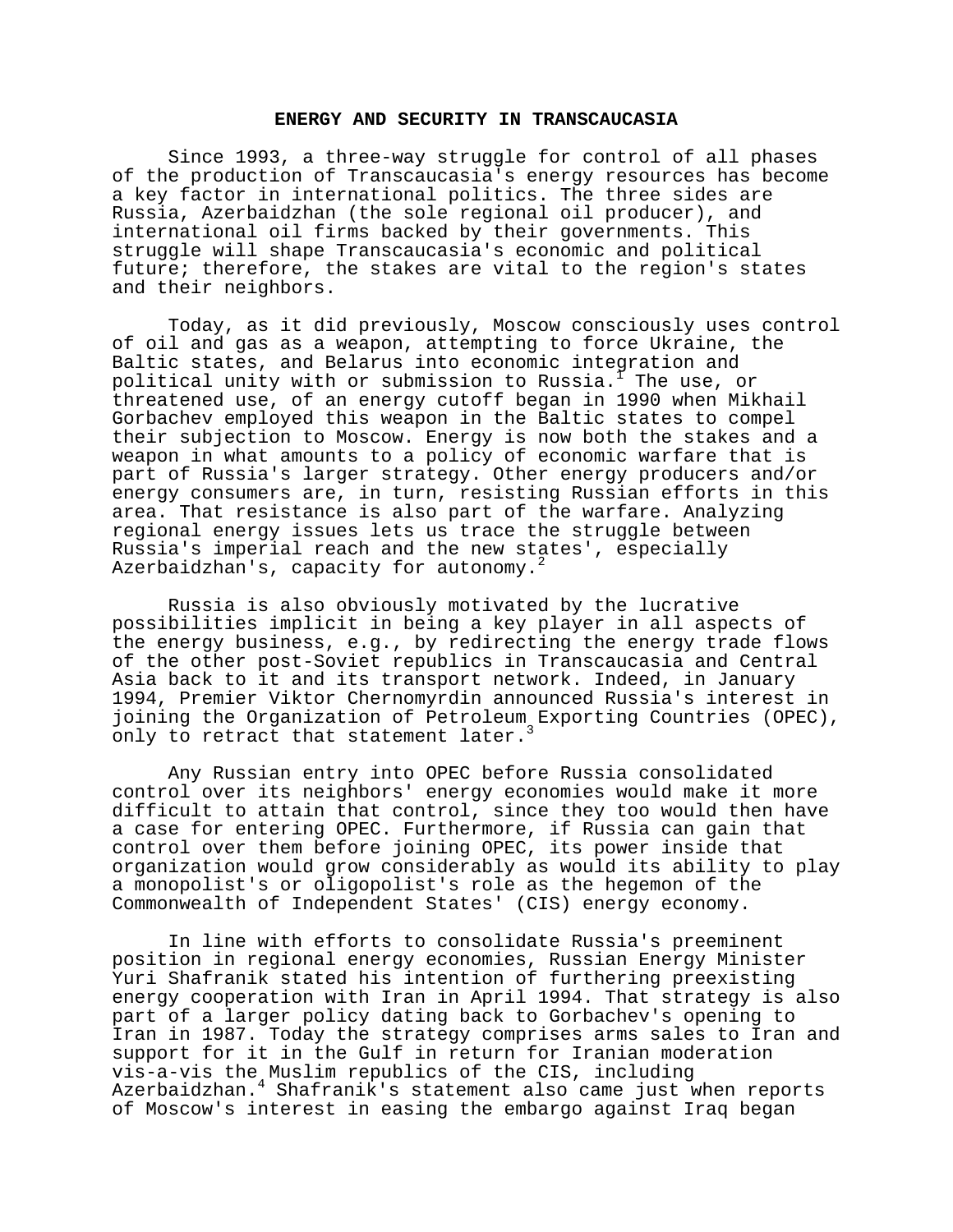circulating. Russian commentators, like Valery Lipitskiy in Nezavisimaya Gazeta, now openly contend that Arab states should invest in Russian oil to prevent a Western "takeover" of those assets and concomitant decline of OPEC. They also recommend that the Arabs should buy Russian arms.<sup>5</sup> Therefore, a deal with Iraq or other OPEC states may be brewing behind the scenes even as Russian pressure to control the energy resources of other CIS states grows.

What also makes this complex international rivalry important is that for Russia, Azerbaidzhan, Kazakhstan, and Turkmenistan, exportable energy resources are the main, if not only, path to the world economy and to hard currency resources necessary for future investment and development. Control over energy is indispensable to those states' future economic strategies because it means control over their economic and political destinies. That also holds true for states like Uzbekistan whose wealth lies in cotton and gold. Since the existing Central Asian pipelines and those under consideration either go through Transcaucasia and Russia or might go through these areas in the future, control over the pipelines vitally affects not only Azerbaidzhan but Central Asia as well.

Thus, here the traditional struggle for markets is itself a major factor in interstate rivalries. The continuing local economic warfare interacts with more general conflicts, including wars, across these regions. The belief that, "Indeed, if carefully articulated, Russian interests will find broad support (in the West) because few people have any great interests in generating more `great games' between East and West or between North and South" is unfounded, naive and misleading.<sup>7</sup> Russia's recent policies here show that it rejects that perspective, thus compelling other states to respond accordingly. As Andranik Migranyan, an advisor to President Yeltsin, recently wrote,

Russia faces numerous problems, both abroad and with other newly independent former Soviet republics. It cannot afford to be constrained when its own interests do not coincide with NATO's or with those of the Partnership for Peace.<sup>8</sup>

In other words, as far as the republics of the CIS and Transcaucasia are concerned, Russia demands a free hand. Therefore, a classical realist perspective that sees states colliding in pursuit of incompatible vital interests is more useful and relevant for analyzing regional trends.

In Transcaucasia (Figure 2) an intense struggle is already underway. Armenia, Nagorno-Karabakh and Azerbaidzhan are at war over its former province. Georgia is racked by two ethnic uprisings in Abkhazia and South Ossetia. The North Caucasus, technically within Russia, is pervaded by real or only temporarily dormant ethnic conflicts among the Chechens, the Ingush, and the North Ossetians. As an overarching international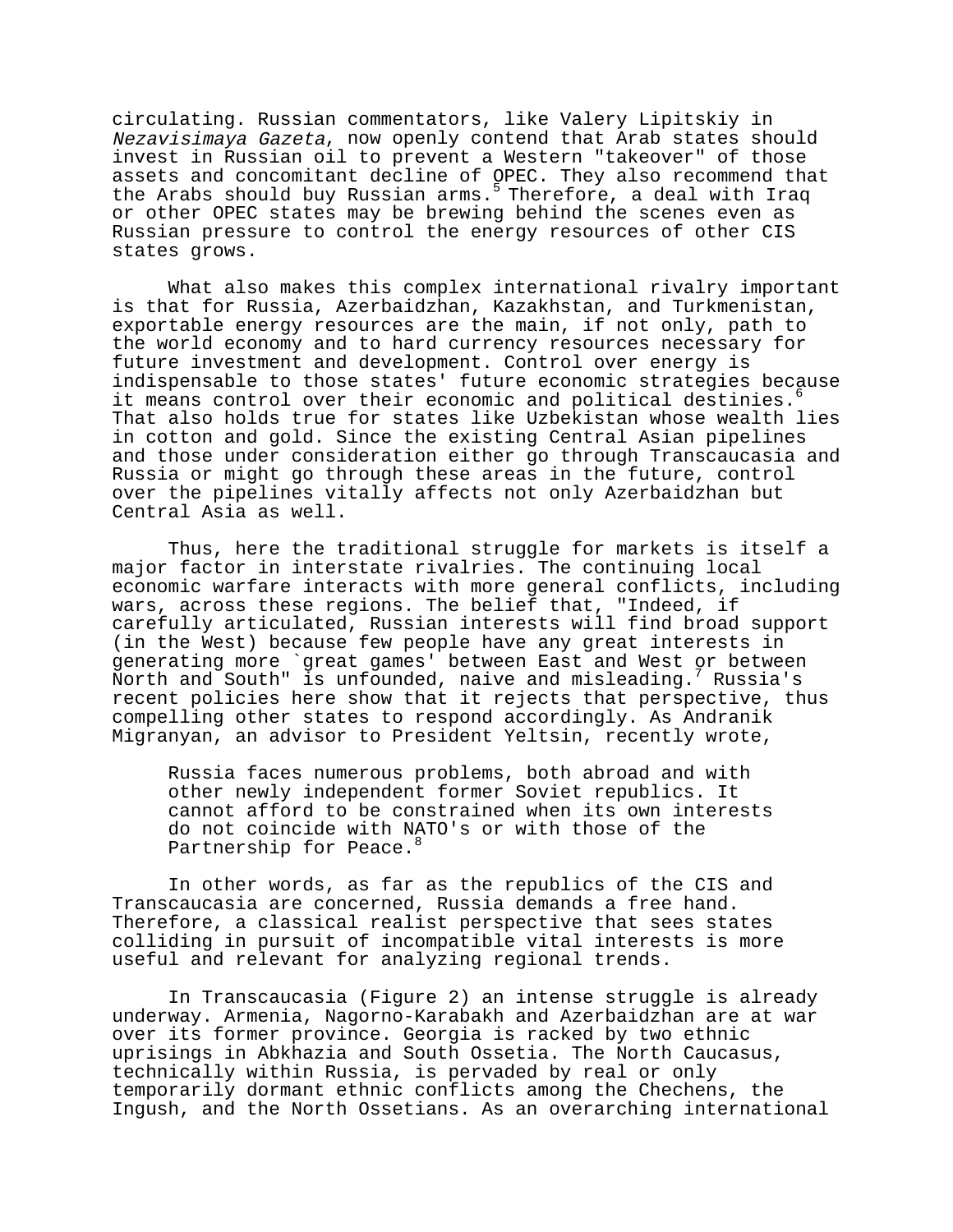

motif above and beyond these local conflicts, Russo-Turkish rivalry over energy, military issues, territorial competition, and security from the Balkans to Tadzhikistan is intense and long-standing. Turkey not only feels menaced by Russian imperial revival near its borders; it also believes that it has been abandoned by the West.<sup>9</sup> Open economic warfare and international political rivalries of great scope and diversity thus coincide with purely military conflicts along the southern borders of Russia and the CIS. In Transcaucasia, energy, economic, political, and military interests are inextricable.

Energy exports to the West remain the primary source for hard currency in the Soviet and post-Soviet economy and are vital to CIS economic reconstruction and foreign economic integration. Thus, control over all phases of energy production is fundamental in shaping domestic and international linkages. Energy exports are vital to the economic and political freedom of the non-Russian members of the CIS. Once Azerbaidzhan became independent, other states seeking influence over these resources jumped into the fray to control them from production to market. By 1993, this struggle over energy resources and pipelines had become a basic feature of international politics and rivalries, linking local struggles over land and nationality, as in Nagorno-Karabakh, with control over energy.10 Today, Turkey, Iran, the United States, Great Britain, and France are rivals with Russia in a complex struggle for control (or leverage over) those resources. For example, British Petroleum (BP) led the lobbying effort against U.S. aid to Azerbaidzhan in its war with Armenia over Nagorno-Karabakh to prevent Washington from dominating in Baku. But BP is hardly alone in the game.

**The Background to the Struggle**.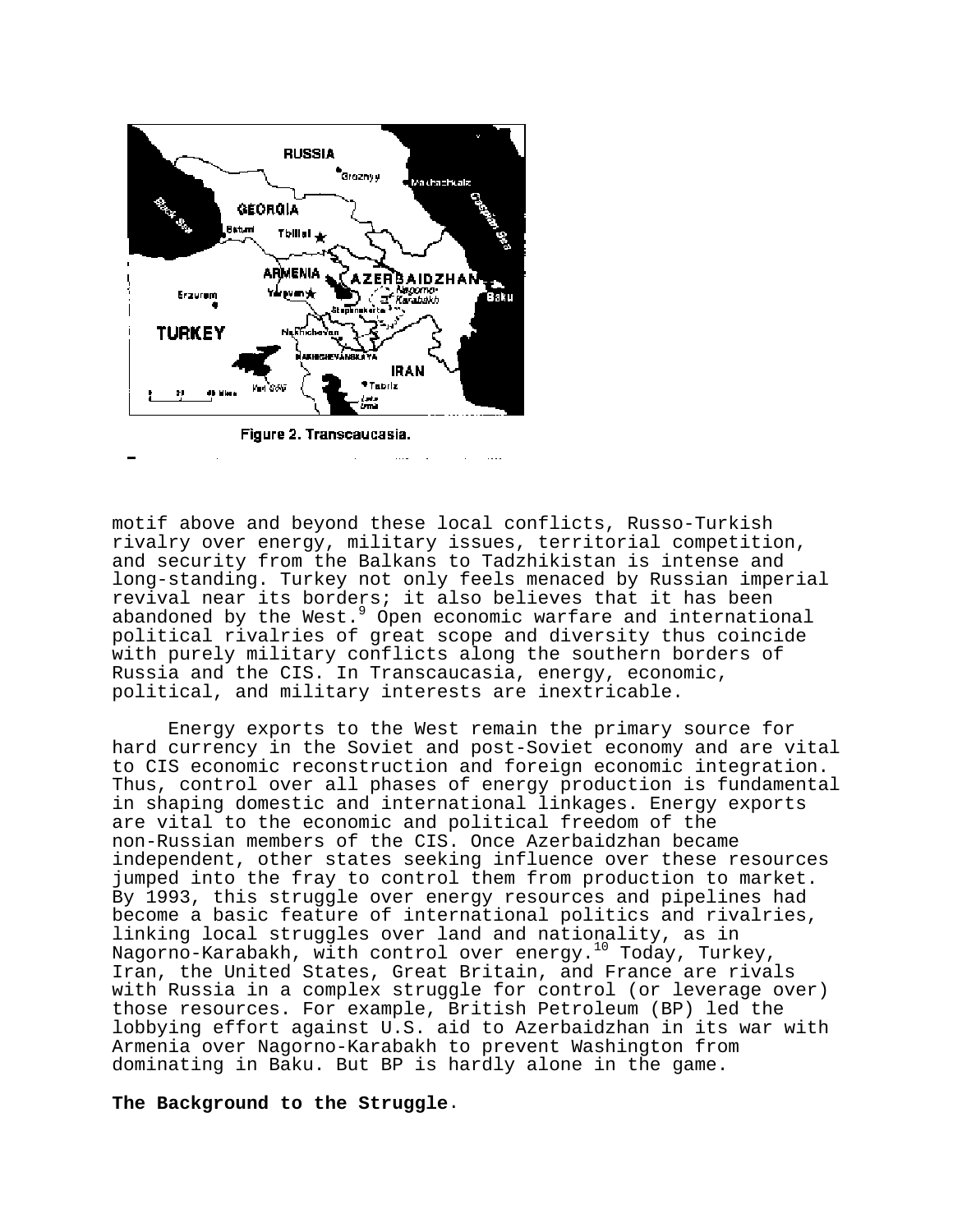The Nagorno-Karabakh war began in 1988 as an Armenian-Azeri struggle of that province's largely Armenian population for autonomy and then independence from Azerbaidzhan. The Soviet government did not precipitate the conflict or directly stoke the nationalist furies that now prevail there. But since 1990 the governments of Mikhail Gorbachev and of Boris Yeltsin have sought to exploit the conflict either to preserve the USSR or now to enhance Russia's regional strategic position.<sup>11</sup> Today, the main international issue behind the scenes of this war is no longer who controls the territory, but rather who controls Azerbaidzhan's oil production and pipelines. This struggle mainly pits Russia and perhaps Iran against Azerbaidzhan and Turkey.<sup>12</sup> Russia's campaign to intimidate and subvert independent states in Transcaucasia arguably began in March 1992 when Turkey proposed a territorial solution to end this war that gave it unmediated access to a direct pipeline from Turkmenistan that bypassed and excluded regional Iranian and Russian influence.<sup>13</sup> The plan was vital to Turkey's grand design for a leading role in the Caucasus and Central Asia, and for its own economy, because of the pipeline's capacity for oil shipments.<sup>14</sup> Its annual capacity of 40 million tons far exceeds Azerbaidzhan's capacity.

Azeri oil production over the next few years is not expected to exceed 25 million tonnes per year. The extra capacity has been incorporated into the pipeline to attract oil transportation demand from Central Asian countries, mainly from Kazakhstan.15

The pipeline would integrate Turkey, Azerbaidzhan and Central Asia into a single economic and political network excluding both Russia and Iran, a solution that Russia finds intolerable.

The key players' major strategic objectives are easily discernible; Turkey's is economic integration with Azerbaidzhan and Central Asia through this pipeline, Azerbaidzhan's is integrity and independence, and Russia's is a permanent and uncontested strategic primacy in regional politics, economics, and overall security. This is because Russia discerns a need to preempt potential strategic threats that might come directly from the south or through the countries on Russia's periphery. In military terms, the construction of border infrastructures and fortifications along the new interstate boundaries is beyond Russia's means. It seeks, therefore, to perpetuate a condition where the CIS borders remain, in effect, those of Russia. Thus Russian border troops remain on the old Soviet international borders. Russia also seeks to deny Iran, Turkey, and China any direct territorial influence to its south because it fears either Pan-Turkism, Muslim fundamentalism (by which it means a politicized Islam), or any influence that might accrue to an outside state that may mediate any of the conflicts in the Caucasus or Central Asia.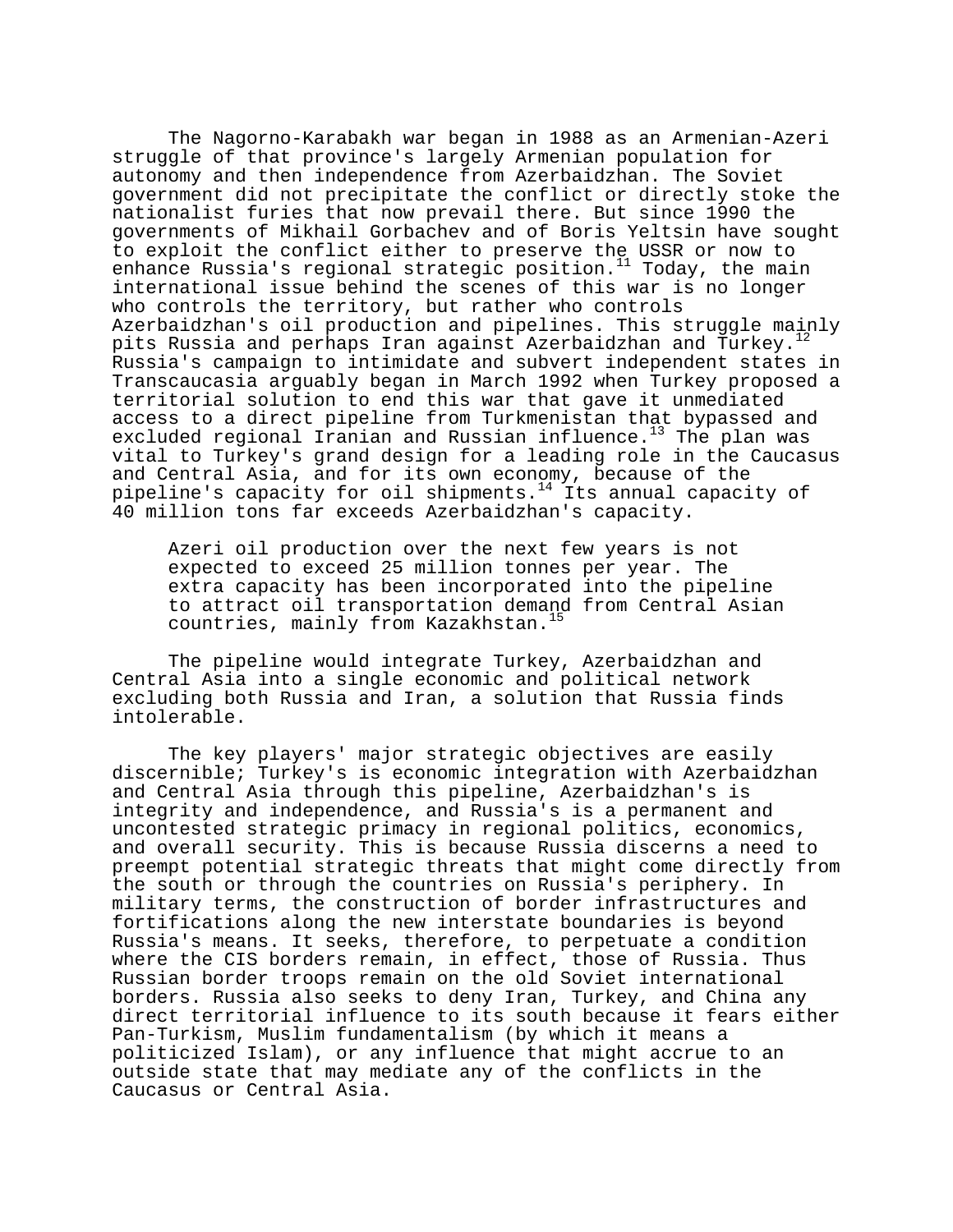Precisely because there are armed ethnic or civil conflicts taking place in Chechnya and in Georgia, should the Nagorno-Karabakh war expand and bring in Turkey, Russia fears that the entire North Caucasus and Transcaucasia would be engulfed in an anti-Christian, i.e., anti-Russian war. This fear also exists should Iran play the leading foreign role and these conflicts be combined with potential nuclear, chemical, or biological warfare. If these conflicts spread, then the Russians living in what then will be war zones will be at risk. This issue then becomes of paramount domestic political saliency and Russia cannot appear indifferent to these Russian conationals.

Russian elites generally pose these threats as objective factors along with certain geopolitical imperatives pertaining to the entire southern CIS periphery. They assert that these countries cannot create stable polities and/or economies without Russia. Objectively, they need Russia more than Russia needs them. Russia has vital interests and a sphere of vital influence (there is no reticence about using this term) here and will do what it deems necessary regardless of outside criticism. Russia has been subsidizing these states for some time with energy supplies of finished products and refined energy purchased at prices below those of the world energy market and now demands marketization and fair price or payment for its unilateral mediation of their conflicts. Thus Russia perceives itself alone as the arbiter and peacekeeper or regional stabilizer. As we shall see, the logical implication of these strands of geopolitical thinking is the diminished sovereignty of these states to Russia's south as they are "integrated" into an economic, military, and political union. Threat perception merges with, and justifies, a policy of imperial nostalgia that can only be paid for by control over the new states' energy resources.<sup>16</sup>

Inevitably, Russia's new definition of national interest and mission is incompatible with efforts by Azerbaidzhan or Kazakhstan to use their energy resources as a means of integrating with the West rather than Russia. Nor does Russia accept that international fora like the CSCE's Minsk Group, that was set up to negotiate an end to the Nagorno-Karabakh conflict and is comprised of Russia, Turkey, and the United States as principals and the CSCE as the main organization behind these interlocutors, should play the principal role in mediating a political solution and controlling peacekeepers. Under conditions of multilaterally negotiated accords, Azerbaidzhan and its sister states, Kazakhstan in energy and Armenia in politics, would then elude exclusive Russian hegemony or control. Since Russian security policy, following the Soviet tradition, regards the borderlands, if not under Russian control, as advanced bases for a Western threat to Russia, Azerbaidzhan's efforts in 1992-93, under the leadership of the anti-Russian Abulfaz Elchibey, to establish links with Turkey were regarded in Moscow with open suspicion. But the Nagorno-Karabakh war and Azerbaidzhan's poor performance there has provided Moscow with the means to exploit local instability for its own geopolitical benefit.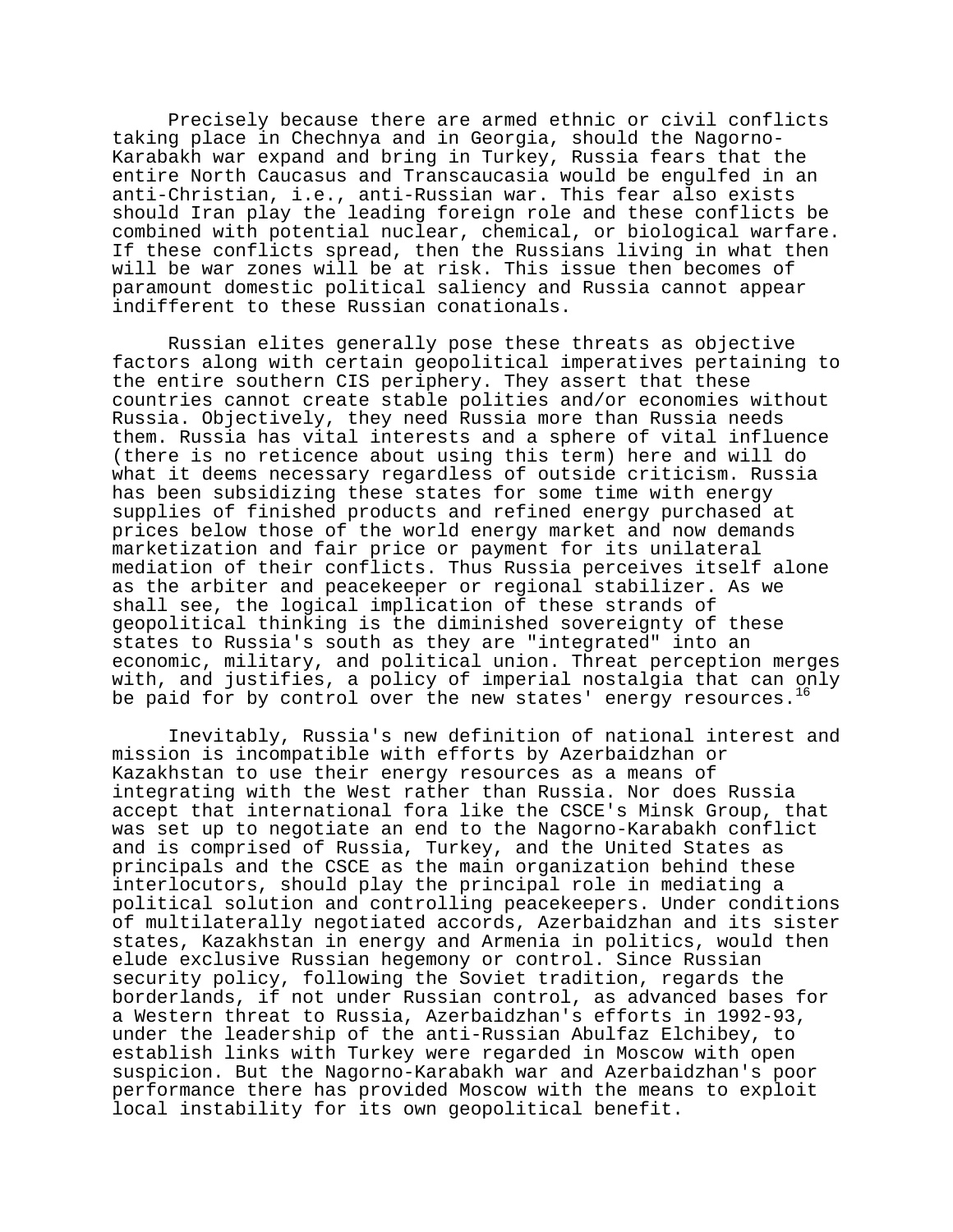When the Elchibey regime signed an accord with Turkey in March 1993 to organize the pipeline from Baku to Ceyhan on the Mediterranean, it probably sealed its fate with Russia.<sup>4</sup> Elchibey was scheduled to fly to London in June 1993 to sign contracts for a pipeline route through Armenia rather than Iran, as preferred by the United States and Great Britain (the leaders of the Western consortium that would find and ship the oil) and Turkey, Elchibey's ally. Using that route meant ending the war and a territorial settlement, possibly along the lines stated above. But Armenia told Elchibey that neither of them would be allowed to adopt that line. Since Nagorno-Karabakh was unhappy with the projected peace conditions offered by the CSCE and Azerbaidzhan did not like the Western version of the route through Armenia, the delay offered Elchibey's opponents, i.e., Russia and Armenia, an opportunity to act.

According to Elchibey's Secretary of State, Ali Kerimov, Russia demanded that Baku agree to exclusive Russian presence as peacemakers in Azerbaidzhan in return for all the territories captured by the Armenians. Elchibey refused and was soon deposed in a coup that had many Russian fingerprints on it.<sup>19</sup> Armenian troops from Karabakh then attacked areas of Azerbaidzhan intended for the pipeline (whether they did so to disrupt the oil or because these lands had other intrinsic strategic value cannot be determined) and Geidar Aliyev, the new leader in Baku, was obliged to apply for membership in the CIS, something Elchibey had spurned to Russia's discomfiture.<sup>20</sup>

Since the Western and Turkish-backed 1992 plan had been drawn up by a former State Department expert on nationalities, Paul Goble, it appeared to Moscow that Washington stood behind Turkish designs to redraw the balance of power in the Caucasus and Central Asia.21 What particularly alarmed Russia about this turn of events is that when Turkey made these proposals and moved boldly into the CIS' Islamic areas to assert its grand design, Russia confronted ethnic uprisings throughout the Caucasus with virtually no usable military forces.<sup>22</sup> From then on, Russia began to amass forces and leverage to become the sole and decisive arbiter of the Nagorno-Karabakh war and to defeat Turkey's grand design. This strategy had several elements. Moscow aided insurgents against an anti-Moscow Azeri government, supported the Armenian forces fighting Azerbaidzhan, and deterred, by nuclear threats, any Turkish plans to act on behalf of Baku. Moscow also strenuously sought to become the sole arbiter and peacemaker accepted by Washington, Ankara, Teheran, and the CSCE and revived the local Russian army, albeit smaller and with different force structure than before, to play that role.<sup>23</sup> The main goal is not to destabilize hostile local governments and to establish a Russian protectorate or "Monroe Doctrine" over the area. That is an intermediary objective. Rather the goal is to force local states back into a Russia-dominated state system with a lasting Russian military presence there to be paid for by Azeri oil shipments to Moscow and Russian participation in the regional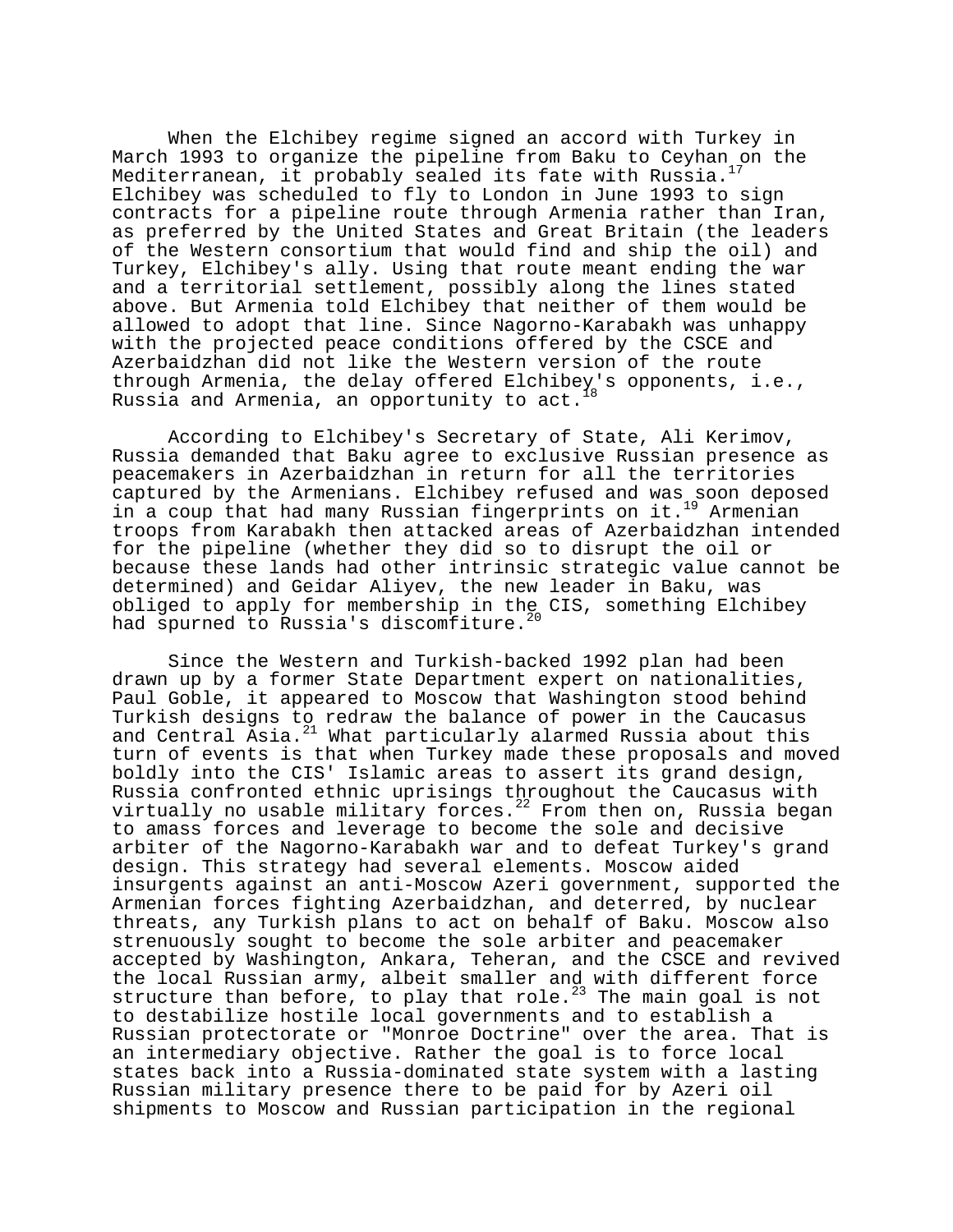energy economy with no prior investment there. That objective does not just comprise a political-economic-military union. Rather it entails a set of relationships that are, by definition, exploitative and colonialist.

While Azerbaidzhan has continued to resist Russia's demands for bases in the guise of peacekeepers, Georgia and Armenia have had to capitulate to that demand. Moscow threatened support for insurgents who would destroy Georgia, while Armenia completely depends on Russia for energy and support against Azerbaidzhan and Turkey. Armenia and Georgia had no choice, given their internal weakness and international isolation. One factor that obliged Georgia to yield to the brutal Russian military and political demands that Georgia join the CIS or face Russian-supported Abkhazian military operations on its soil is that Georgia depends on Russia for 85 percent of its energy and was in the worst energy shape of any post-Soviet state.<sup>24</sup> Moscow combined its economic weapons with direct force to compel Georgia to surrender, adhere to the CIS and a Russian economic plan, negotiate with Abkhazia and South Ossetia over their sovereignty or autonomy within a much less sovereign Georgia, and accept Russian military bases there.<sup>25</sup> Russia seeks to tie Georgia more firmly into its orbit even as Georgia now pursues energy independence from Moscow by diversifying its supply network. One cause for Moscow's policy is that Georgian pipelines and routes offer a convenient way to reduce the cost of shipping energy from Azerbaidzhan and Central Asia (and control local oil flows).

Georgia's case highlights the importance of pipeline routes. But it also shows that international aid and the ability to resist Russian encroachments are decisive factors in maintaining energy and overall independence for the CIS states. Baku has hitherto successfully resisted Russian demands for troops. Baku knows that if the Russian troops enter and the Armenian-Karabakh forces vacate Azerbaidzhan, it still does not recover its lands or Nagorno-Karabakh. Without recovering its lost territories and a pledge of international peacekeepers, Baku is unlikely to accept Russian proposals or "arm-twisting." Aliyev's nimble diplomacy, backed by foreign support and an indigenous, but weak, army, has so far allowed Baku to act in this way.

#### **The Pipeline Issue**.

Although the Elchibey government's 1993 contract with a British-U.S. consortium to develop its oil fields still exists, it has yet to be finalized due to several outstanding problems. One major problem is the means of transport. Russia wants the pipeline to go through Novorossiisk and the Black Sea and then to Europe. Turkey seeks to obstruct tankers' passage through the Black Sea by invoking the 1936 Montreux Treaty and citing<br>ecological and health dangers to Istanbul and its coast.<sup>28</sup> Russia ecological and health dangers to Istanbul and its coast. dismissed those arguments, but the real issue is the destination of the oil and gas. Turkey wants to build the pipeline from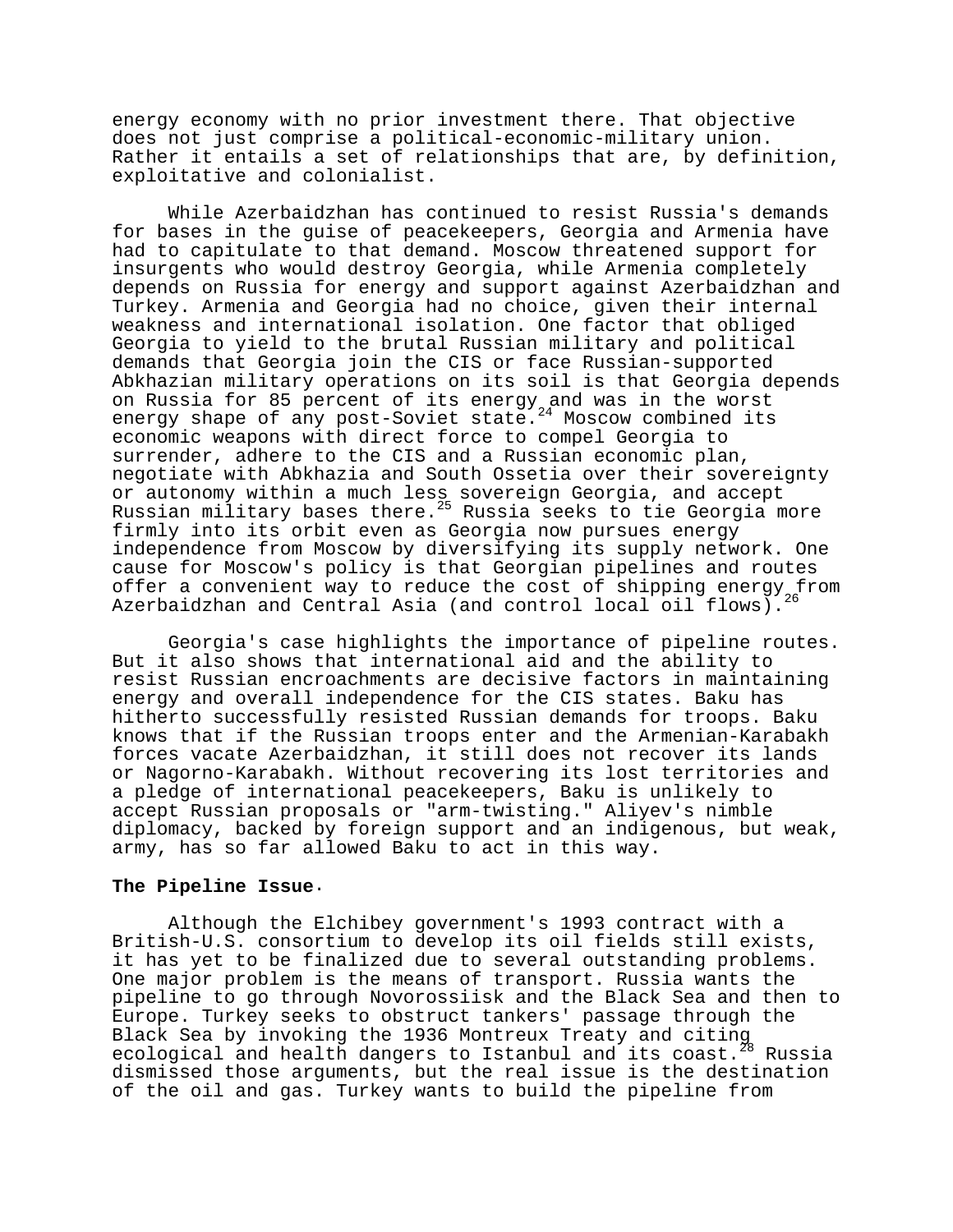Turkmenistan through the Caspian, or Iran, Azerbaidzhan, and then to Eastern Turkey, as the 1992 plan intended.<sup>29</sup> That outcome would give Turkey predominance over the region's economy and make Armenia a landlocked Turkish satellite at the mercy of whoever controls the pipelines and the ports. Russia cannot tolerate that eventuality nor the exclusion of oil tankers or of its maritime trade from the Black Sea, due to Turkish pressure. That threat was a frequent casus belli and the Straits remain commercially and strategically vital.

Adding to the complexities of the situation is U.S. support of Turkish claims regarding the dangers of tankers in the Black Sea. A second complication is that Turkey's projected pipeline is regularly attacked by Kurds whom Turkey claims are supported either by Armenia or Iran. And a third factor is Russia's recent efforts to seize a percentage of Baku's expected profits from its oil.30 A further complication is that major oil spills and tanker collisions in the Black Sea occurred in March 1994, strengthening Turkey's concerns over ecological dangers to its shoreline and Istanbul. These incidents, plus U.S. support, allowed Turkey to justify a unilateral decision that went into force in the summer of 1994 to revise the Montreux Treaty and impose stringent restrictions on tanker traffic in the Straits.

Facing this situation, Russia made a preliminary agreement, in bilateral talks with Turkey in April 1994, to use the overland route through Turkey and continue exporting natural gas to Turkey in return for Russian and Turkish entry into the international consortium to develop Azeri and Kazakh oil. In other words, Russia traded its insistence on a unilateral route for the oil through Russia for international acceptance of a Russian stake in the consortium.<sup>31</sup> Confidential sources in Ankara told a Russian reporter that Moscow had won U.S. assent for the Kazakh pipeline to go through Russia and thus for the Azeri pipeline that would connect with the Kazakh shipments. That assent was openly advertised in February 1994 when President Clinton told Kazakh President Nursultan Nazarbayev that the United States preferred a Russian, i.e., not an Iranian route for Kazakh oil shipments.  $32$ It also made no sense for the Western consortium developing Azeri and potentially Central Asian oil fields to pay the high transit fees Turkey demands for tanker traffic through the Straits.<sup>33</sup> However, at this time (September 1994) the agreement is not yet finalized and the pipeline through Turkey is still subject to attacks from the Kurds who have already caused major damages and costs to Turkey by previous attacks there.<sup>34</sup> Meanwhile, Russia's press and government continue, as well, to attack Turkey's policy. These threats to the oil pipeline, if not checked, inasmuch as there is no sign that Turkey can soon come to terms with its Kurds, makes the whole project doubtful.<sup>3</sup>

#### **Russian Pressure on Azerbaidzhan**.

At the same time, Russia has campaigned to force Baku to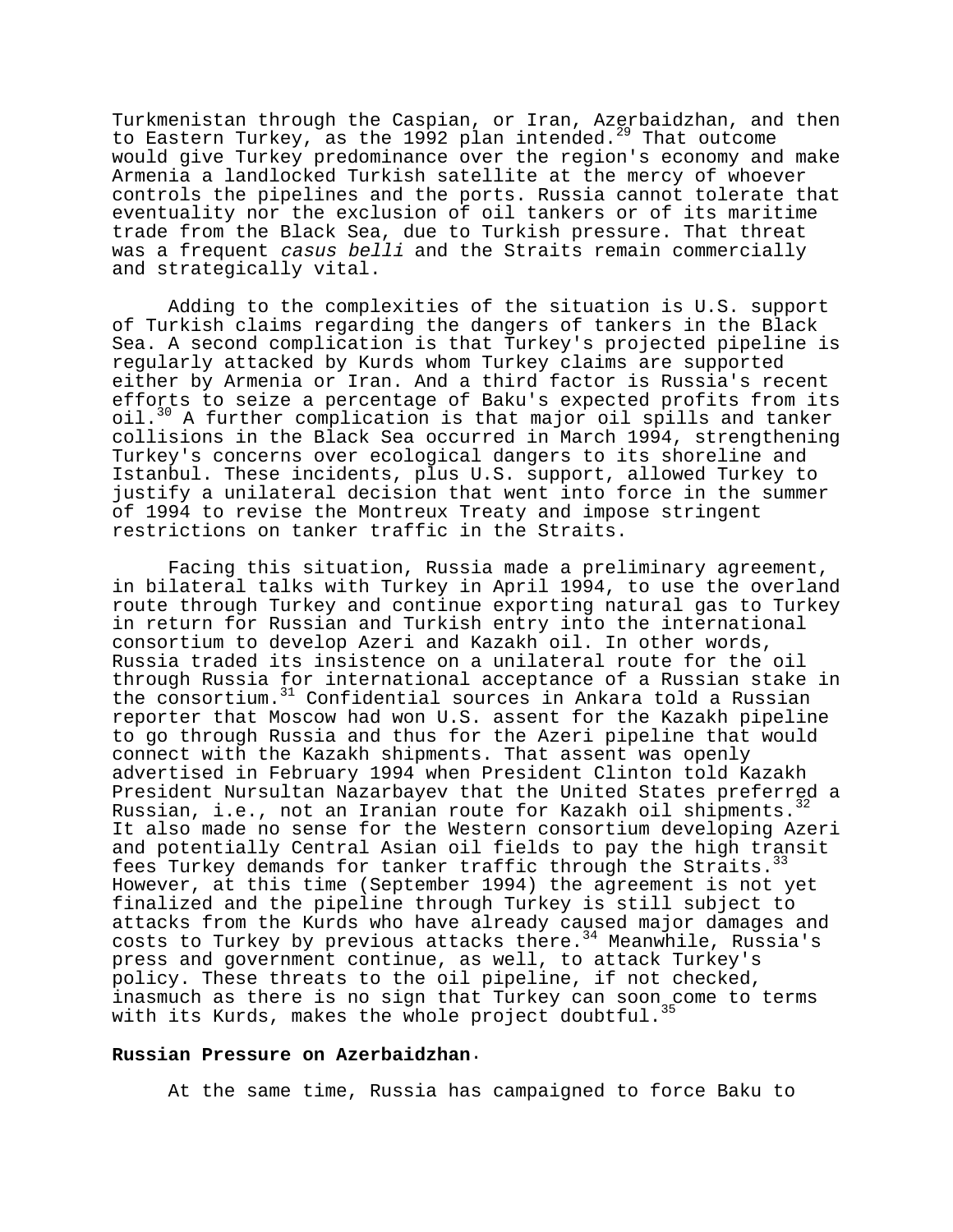give it 20 percent of the profits of oil exploration and sales or rewrite the contract to bring in Russian firms with the Anglo-American consortium known as SOCAR and led by British Petroleum. The difference would be that Russia would not put up any equity. Russia has also raised the linked idea of sending peacemaking forces to Azerbaidzhan, which triggers Baku's and Ankara's staunch opposition.<sup>36</sup> Otherwise Russia threatens to not mediate the war. That would, in fact, allow the Armenians to further overrun Azerbaidzhan.<sup>37</sup> The Armenians occupy about 20 percent of that state, making negotiating very difficult. Russia's tactics are reminiscent of a Mafia protection racket. But they could become effective if Azerbaidzhan were isolated politically and militarily from other states, since Turkey and Iran will not intervene unilaterally or jointly against Russia.<sup>38</sup> Because its land is occupied and its economic future nil if the war goes on or the oil projects are aborted, Baku would find it difficult, if not impossible, to reject Russian "protection" without foreign backing.

More recently Russia clarified that it not only wants permanent military bases in Azerbaidzhan, it also intends to use the oil revenues it demands for itself as tribute from Baku. Russia's former ambassador to Turkey, Deputy Foreign Minister Albert Chernyshev, made it clear that countries "hosting" Russian bases must pay for this privilege and Azerbaidzhan has nothing but oil or the collateral of future receipts with which to pay.<sup>39</sup> Economic dependency on Russia will be joined to Russia's military bases, not a viable basis for sovereignty. Azerbaidzhan's government and Parliament have duly resisted Russian "peace plans," because they remove Azeri land and resources from Baku's control and sovereignty and place Russian bases there.<sup>40</sup> All this shows that while Russia is not responsible for the war, it is exploiting it to promote clearly inequitable and even colonialist objectives.

#### **The Threat to Azerbaidzhan and Its Response**.

The absurdity of Russian claims to peacemaking here are obvious. Its diplomats talk of an Armenian-Russian alliance, its armed forces are defending Armenia from Turkey and providing it aid, and, at the same time as its government demands a percentage from Baku, it demands bases there.<sup>41</sup> However, Russian pressure on Azerbaidzhan has also awakened its international rivals in the energy contest. On his visit to London, Armenian President Ter-Petrosyan encountered a renewed British interest in the area given British oil firms' pursuit of a contract with Baku. In return for British promises not to tie political relations with Armenia to that British interest in oil, Armenia gave a detailed briefing on Russian negotiating proposals for the war in Nagorno-Karabakh. As reported by ITAR-TASS,

Problems concerning a settlement of the Karabakh conflict and Britain's relations with Azerbaidzhan were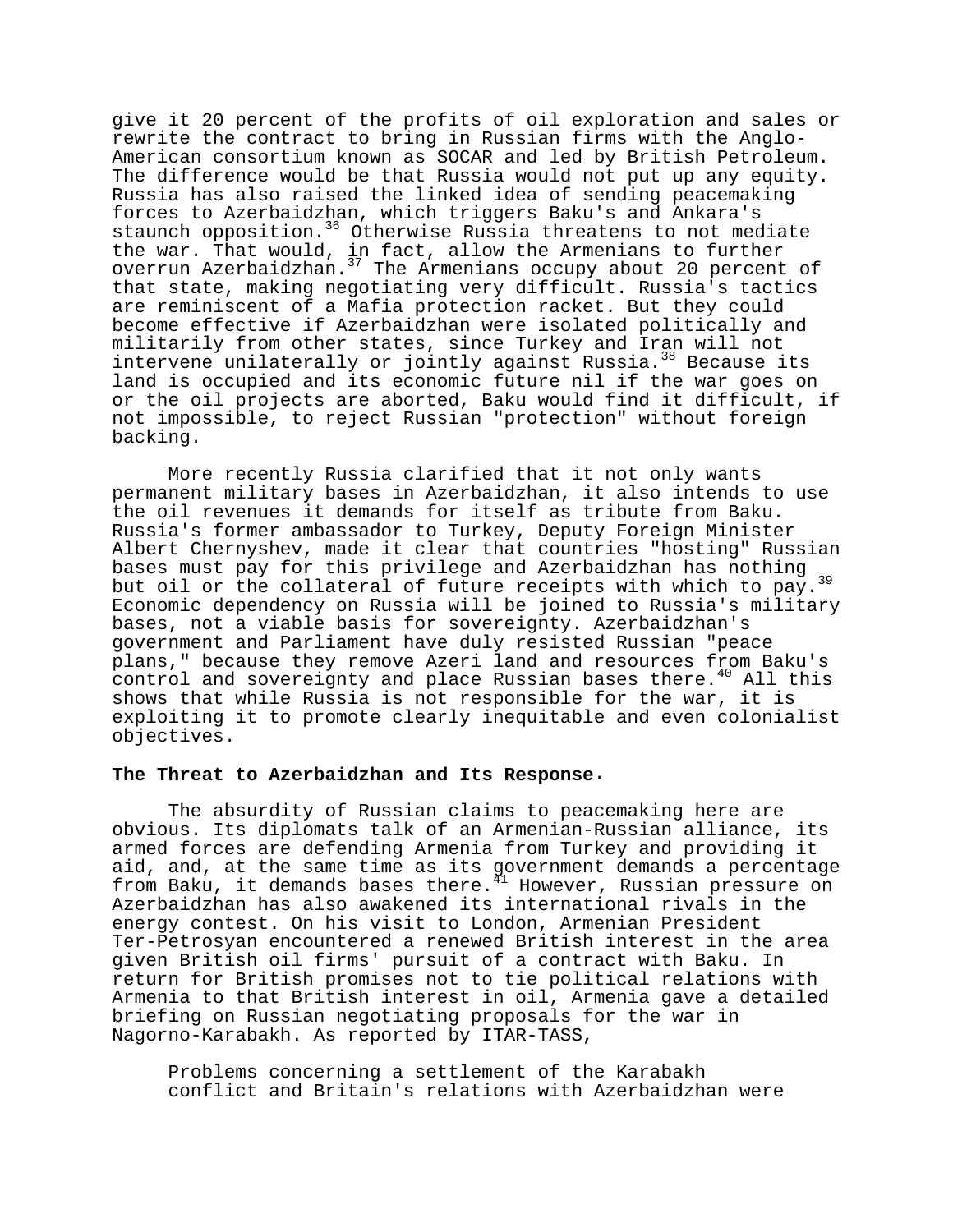discussed during the meetings. London is interested in Azerbaidzhani oil. Therefore, one of the aims of the visit was to secure that this economic aspect of the problem has no negative political consequences for Armenia and that the British government pursues a balanced policy promoting the establishment of peace, Ter-Petrosyan emphasized. Such promises were received. Moreover, Britain intends to make more active efforts in the Nagorno-Karabakh peace process in the near future, he added. $42$ 

From Ter-Petrosyan's viewpoint the problem is that Armenia gets nothing from Azerbaidzhan's oil while everyone else is interested in it. He, therefore, contends that peace must precede utilization of that oil abroad, the reason for foreign interest. $43$  But he also presented a veiled threat to continue the war to prevent Baku from using the oil and, therefore, to encourage foreign states, including Russia, to intensify pressure on Baku toward that end. On the other hand, his talks also revealed Britain's interest to make peace so Baku could pursue a contract with the British-led SOCAR consortium.

This Armenian position, coupled with the linked threat of Russian intervention in Azerbaidzhan should the war go on, led Aliyev to diversify Azerbaidzhan's foreign relations during 1993-94. Over that winter he mended relations with Turkey, accepting military instructors. In February 1994, he went to London to seek British support and a more active role in framing solutions to the war. The exchange of letters with Prime Minister John Major over the SOCAR-led development of the Caspian Sea holdings gave him leverage to press for a solution so that the oil could flow and the investment actually materialize.<sup>44</sup> Evidently his promise to give SOCAR this priority, but with the participation of Russia's Lukoil firm, led to better results with London than those Armenia attained. In October 1993, while in Baku, Secretary of State for Foreign and Commonwealth Affairs Douglas Hogg stated that Great Britain viewed Nagorno-Karabakh as an integral part of Azerbaidzhan whose status cannot be changed by force, rather only by agreement of the interested parties. The agreements to develop the rich "Azeri" and "Chyrag" (or Shirag or Shirak) deposits in the Caspian Sea under SOCAR's and/or BP's leadership appears to call for Lukoil to put up 10-12 percent of the costs with the consortium putting up 70 percent and Baku the rest. However, these figures are only in principle. Everything now depends on Lukoil's financial capabilities, which are unpromising.<sup>46</sup> Thus this question is not yet resolved. Lukoil might yet receive Baku's assent to develop the originally intended third field, Gyuneshli, which was then taken out of the deal under Russian pressure. But that, too, depends on whether Lukoil can get either Russian state funding (the government already owed it 450 billion rubles in nonpayment for 1993 which are probably lost) or foreign sales or loans from the World Bank or foreign consortiums.<sup>47</sup>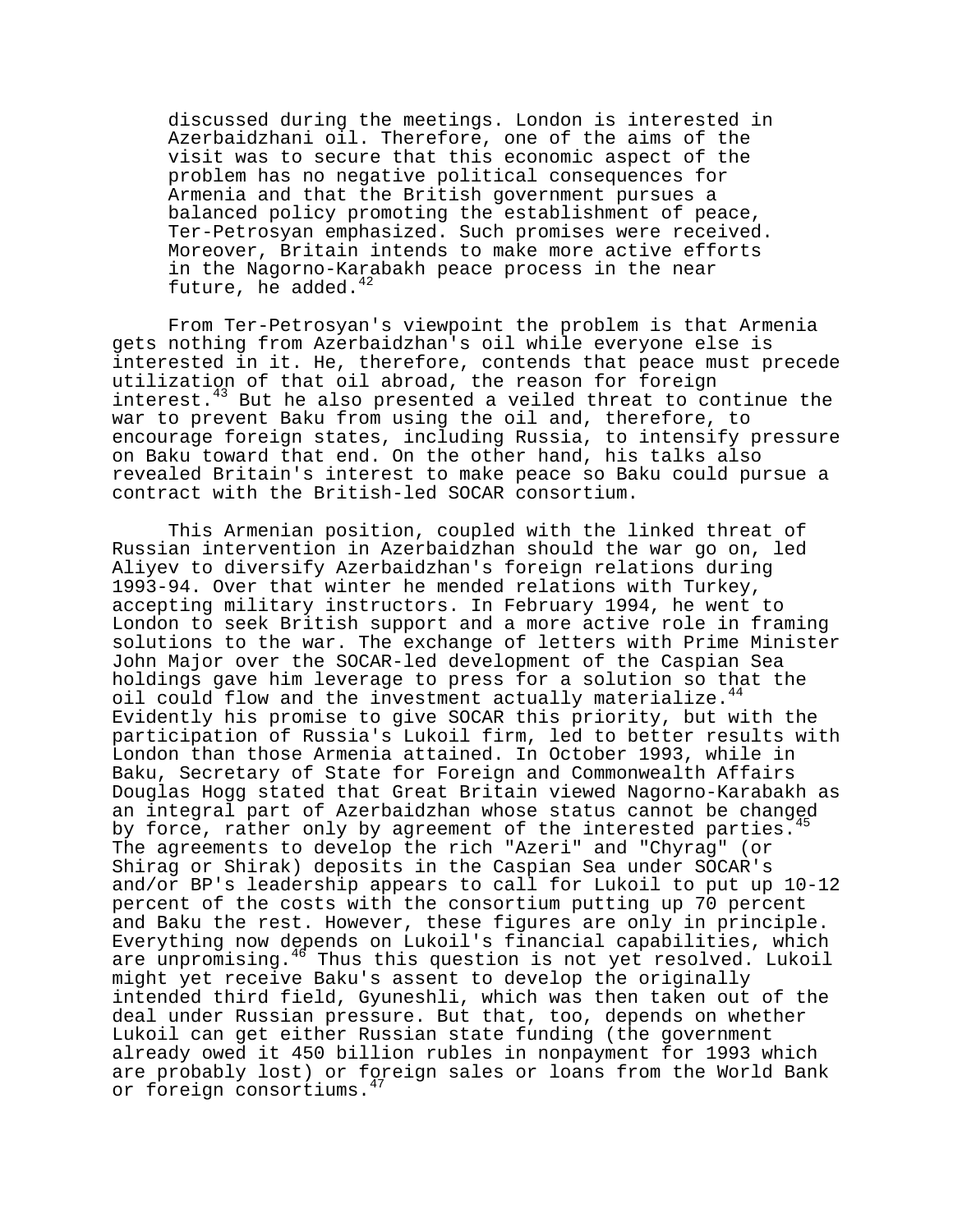In the meantime, Aliyev is evidently expediting the British project's formal acceptance. More recently, he personally went to Brussels to enroll Azerbaidzhan in NATO's Partnership for Peace program. Aliyev stated that two main goals for cooperation with NATO were integration into Western democracy and the quest for additional ways to stabilize the regional situation and end the war.<sup>48</sup> As Azerbaidzhan's Radio-Television network stated,

Participating in NATO's program . . . will also bring to light various complex problems in the Karabakh dispute. It will be recalled that the CSCE summit in Helsinki in 1992 discussed the possibility of using NATO's military forces in ending disputes in the CSCE countries. The proposal that was made on the matter was approved. That means that our republic's participation in NATO's program of the Partnership for Peace is essential if it wishes to safeguard and maintain its independence and if it decides to exclude itself from the framework of other countries (CIS) in the future.<sup>49</sup>

We see here the intimate linkages between international economic and political rivalries to control oil and the seemingly endless war for Nagorno-Karabakh. For example, Turkey opposes every Russian peace initiative offered to the UN's Minsk group of three approved by Resolution 882 (Russia, Turkey, and the United States) and Baku supports Ankara. Meanwhile, Russia seeks to act unilaterally and exclude the CSCE wherever possible.<sup>50</sup> Russia also hosted a one-day conference on the Kurdish question, Turkey's bête noire.<sup>51</sup> The Kurds have frequently attacked the pipelines in Eastern Turkey and say openly they will do so again. At the same time there are charges that Russia and Armenia support them.

Turkey and the Kurds thus openly link the Kurdish question to Turkey's energy relations with the Caucasus and Central Asia.<sup>52</sup> Any linkage of the Kurdish question to already difficult Russo-Turkish relations concerning oil and Turkey's policy in the CIS can only further aggravate them. Any further such linkages of oil and vital security issues or Armenian-Russian attempts to undo Azerbaidzhan's sovereignty or integrity could drive Turkey, already beset by high levels of domestic agitation for entry and internal crisis, into a conflict with Russia.<sup>5</sup>

Although the Turkish government and military do not want such a war, they repeatedly reiterate that there are limits to their patience which are being severely tested. But despite Turkish forbearance to date, Russian military opinion is obsessed with the Turkish "threat" in the Black Sea and Transcaucasia. Indeed, Russia's premier military journalist, Pavel Felgengauer, has publicly written a scenario showing the military's perspective on just such a conflict with Turkey.<sup>54</sup> Russia threatened Turkey with nuclear weapons in 1992 and would probably do so again if it felt Turkey might move into Transcaucasia.<sup>55</sup> Turkey is a NATO member and might invoke Article V of the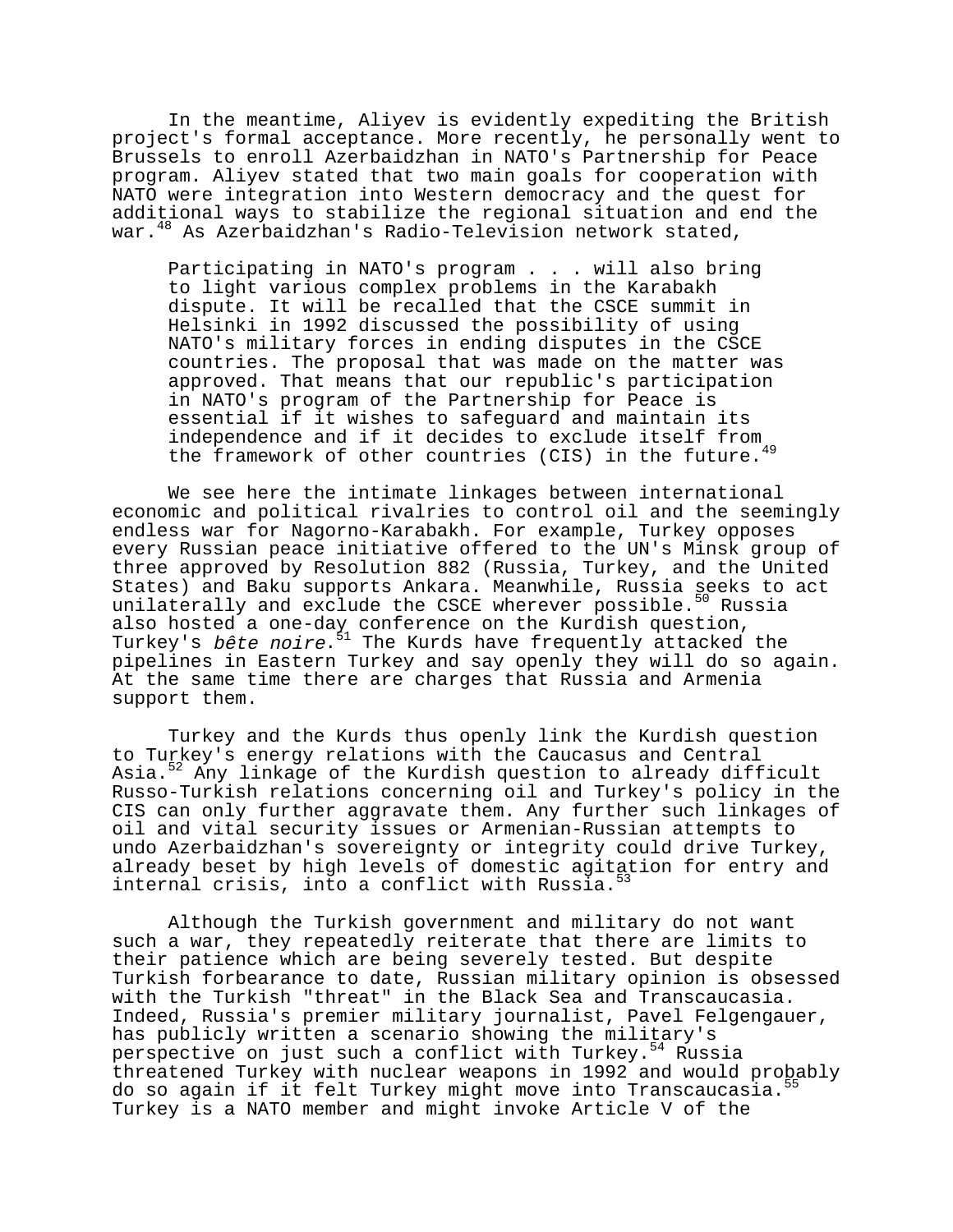Washington Treaty if its forces are attacked by Russia. While nobody wants war and an ultimate scenario of a Russo-Turkish war is perhaps farfetched, it is not utterly inconceivable that both sides might miscalculate the other's aims. Indeed, a regional crisis with serious international implications already exists. Certainly the Russian military shows much paranoia over Turkish policy in the Black Sea and the CIS.<sup>5</sup>

# **The International Struggle for Oil and Pipelines**.

It is, therefore, worth tracing in detail the complex relations between energy and security in this region that developed in 1993-94 and uncovering the linkages to international oil rivalries and high politics. Russian pressure in 1993-94 led Azerbaidzhan to reduce its projected Western partners' original share. Russian collusion in the coup that unseated Elchibey preceded steady pressure to grant Russia a 10 percent share even though it put up no equity. In addition, the original three oil fields became two, SOCAR's 30 percent of profits became 20 percent, and a quarter share in each field was reserved for Russia.<sup>57</sup> Russia, with no equity, hoped to receive at least 10 percent of the Azeri and Chirag fields in the Caspian Sea, if not 20 percent of fields whose estimated worth is \$108 billion in oil, though it is not clear whether that means from profits or from gross receipts.<sup>58</sup> This apparent trend away from the West alarmed the consortium members who then demanded guarantees that political unrest would not lead to the contract's termination once it was signed.<sup>59</sup> But through early 1994 Baku refused to go to a final accord with its Western partners. So in early 1994 they sent Baku an ultimatum stating that if there is no clear answer by the spring of 1994 they would leave.<sup>60</sup> This pressure, Western support for a solution that did not include only Russian peacemakers, and Aliyev's insight into Russian aims probably contributed to the turnaround in Azeri policy to limit Russian participation and make Moscow pay for its oil investment.

Azeri, Western, and Russian sources all concurred that Russian pressure is linked to Moscow's notion that it can recover Azerbaidzhan's lost territories in return for this 20 percent. $61$ Russia also considers the establishment of a CIS fuel bank with Ukraine and Kazakhstan to be the desirable form of financing the operation in the CIS. One member of Russia's Energy Ministry delegation that held talks with Baku in November 1993 told Radio Turan in Baku that, "this event can be qualified as a step towards the creation of the united organization of oil producing republics of the former USSR under the umbrella of Russia, which will be analogous to OPEC."<sup>62</sup> If this is Russia's aim, and there is no reason to doubt it, future Russian entry into OPEC would make it a powerhouse there and overshadow most, if not all, of its members. It also would be a giant step towards reuniting CIS economies under Moscow's centralized control in an undemocratic economy.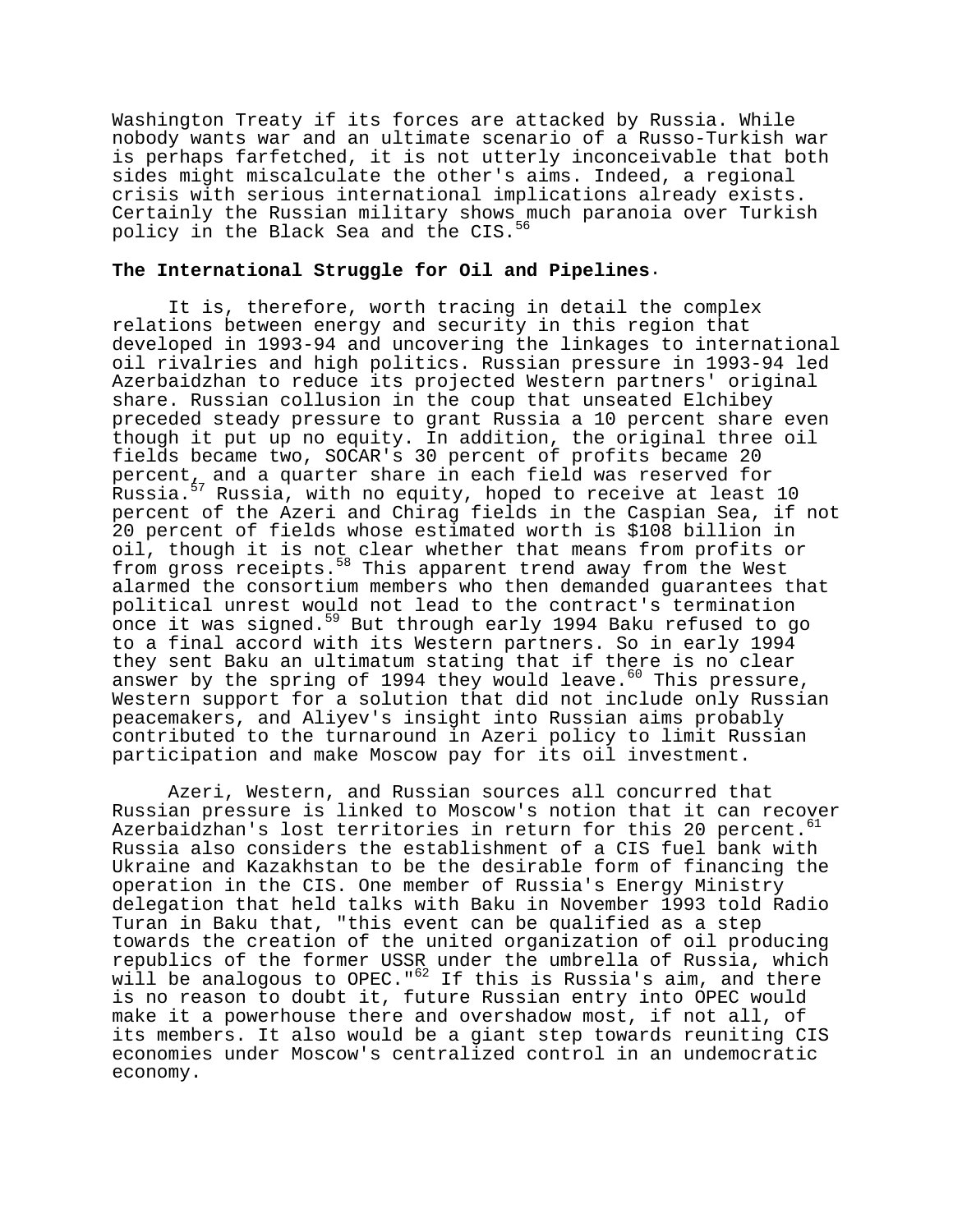Azerbaidzhan perfectly understands these stakes but it has had little room to maneuver freely without Western support. It held off signing the final accord with Lukoil (Russia's company) in December 1993. Aliyev then went to Paris and approached President Francois Mitterand and his government about the possibility of Elf Aquitaine or a consortium led by it investing in Azerbaidzhan.<sup>63</sup> That was in addition to his talks with Turkey, London, emissaries of the U.S. Government, and NATO.

But Moscow, too, perfectly understands Azeri policy. Even before Shafranik came to Baku in late 1993, Turan radio cited "a reliable source" in Moscow that Armenian generals, along with Russian troops in Armenia, were developing a plan to seize the oil and gas pipeline running through Northwest Azerbaidzhan. Seizing railway and pipeline networks would enable Armenia to secure Nagorno-Karabakh's independence. Regular Russian shipments of arms to Armenia (also reported in a later broadcast) are intended, it would seem, to turn the Armenian and Karabakh armies into Moscow's instruments for bringing Azerbaidzhan to its knees. This is exactly as happened in Georgia where Russian support for Abkhaz rebels, in violation of a cease-fire Moscow had negotiated and guaranteed, achieved the same result.<sup>64</sup> Indeed, Turan Radio discerned a pattern of launching Armenian offensives whenever Baku balked at Russian demands, e.g., a 12-mile fishing zone, and the insertion of peacemaking forces into Azerbaidzhan. At that time, Armenian forces seized the Zangelanskiy region, frustrating Turkey's hope for a future Baku-Mediterranean pipeline.<sup>65</sup> These Azerbaidzhani perceptions will certainly color their understanding of Russian policy and objectives in the area.

Russia does not only demand a share of Azerbaidzhan's oil economy. Nor does it only threaten to adopt a pose of disinterest while more Armenian offensives take place. As it has done in Georgia, it demands permanent bases in Azerbaidzhan and joint Azeri-Russian border patrols, particularly as the Armenian forces have reached the border with Iran. Russia ties this demand to ending the war "under rigorous compliance with international norms-the guarantee of territorial integrity and the immutability of republic borders."<sup>66</sup> Thus Russia demanded 20 percent of the oil deal in return for recovering Nagorno-Karabakh but threatens further Armenian offensives if Baku does not yield. Then it upped the ante by demanding the stationing of forces in the republic and on its foreign borders, realigning them with Soviet borders. The alternative is that Russia will not assure Azerbaidzhan's integrity, or help it regain formal control over Nagorno-Karabakh.

Moscow also spurned collaboration with the United States and Turkey, i.e., it rejected the CSCE's mediation through the Minsk group. It now negotiates unilaterally or with Iran whose friendship it has sought since 1987.<sup>67</sup> Every state here seeks good relations with Iran. Armenia depends on Iran for natural gas and trade, Azerbaidzhan seeks good relations with Iran fearing pressure on the detached province of Nakhichevan and a blockade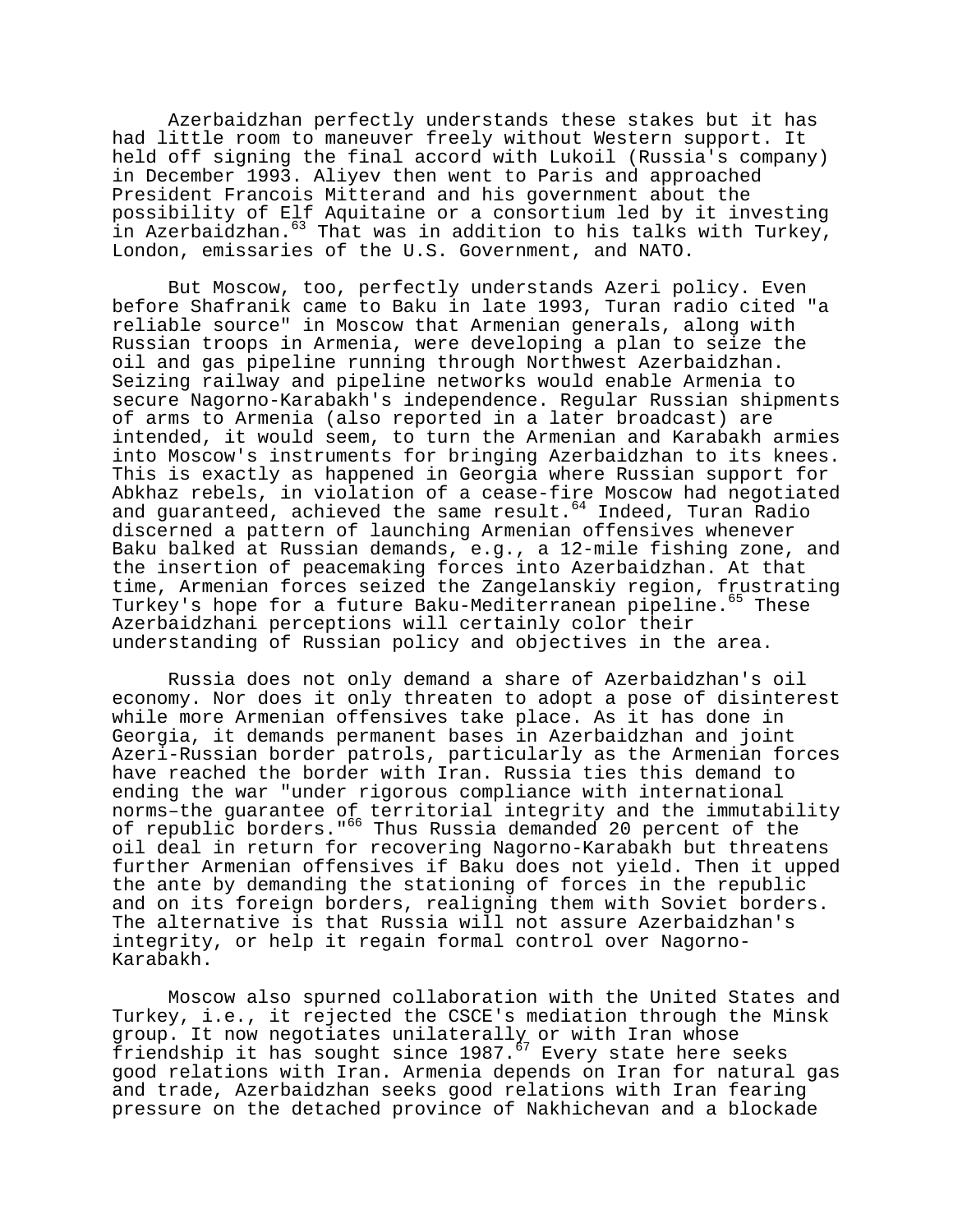of it. Iran, for its part, opposes the return of Russian troops to the border. That is one reason why Baku resists the idea of Russian forces.<sup>68</sup> Russia not only fears Iran's potential for stirring up an Islamic fundamentalist crusade, it also needs Iran as an arms buyer. Finally, Russia is anxious to keep Iran from intervening on behalf of Baku against Armenia (and perhaps thereby securing Baku's gratitude in the form of oil and pipeline contracts).69 Thus, while Moscow seeks and has signed a treaty of "strategic partnership" with Teheran (the phrase is Foreign Minister Kozyrev's), it is not anxious to see Iran expand into what Russia regards as its exclusive sphere of influence.

These machinations clarify the international and regional dimensions of the struggle among the players and the links to energy. But not only regional actors are active. The British, Turkish, and U.S. Governments also clearly have had something to say about current regional trends. We already saw Britain's reply to Armenia in its effort to secure BP's contract and its position on the fate of Nagorno-Karabakh. When Hogg visited Baku in October 1993, Aliyev saw the delegation's BP executives. Hogg stressed that BP's operations are highly valued, as well as the great British interest in Azerbaidzhan, and London's position on the war. Should Russian troops return as peacemakers, Western peacemaking forces could join them, thus opposing Russia's unilateral efforts to interpose itself there. Baku dismissed such talk as premature.<sup>70</sup> But it probably made sure this reached Moscow and used British support to stall off Lukoil and limit its investment.

Thomas Simons, the former U.S. aid coordinator to the CIS' members, told Aliyev that Washington too was "far from indifferent" to Azerbaidzhan now that it was pledged to democratic reforms in economics and human rights. But, in 1993, aid to Azerbaidzhan depended on lifting the blockade on Armenia and Nagorno-Karabakh and on a lasting cease-fire. Those acts would induce Congress to allow humanitarian aid (and overcome BP). That is, without democratization by Baku, President Clinton's hands were tied. $71$  This effectively put the United States out of the running in Baku for the moment so Aliyev further cultivated his British ties. In January 1994, The Independent reported British approval for military backing of Baku via mercenaries and arms supplies, also involving Turkey and based in Turkish Cyprus which is not affected by an arms embargo on Azerbaidzhan. Though London denied the charges, the report's confirmations seem to override the denial. It charged that Baku was willing to pay up to 15O million pounds (about \$240 million) mainly in oil. A U.S. oil firm was supposedly paying for American ex-military personnel to train Azeris.<sup>72</sup> Baku also hired Afghan mercenaries, who apparently helped improve the quality of its forces.73

Then there is the Turkish connection. According to Prime Minister Tansu Ciller, Turkey has given aid of \$1.5-2 billion to Azerbaidzhan since it became independent as part of a larger aid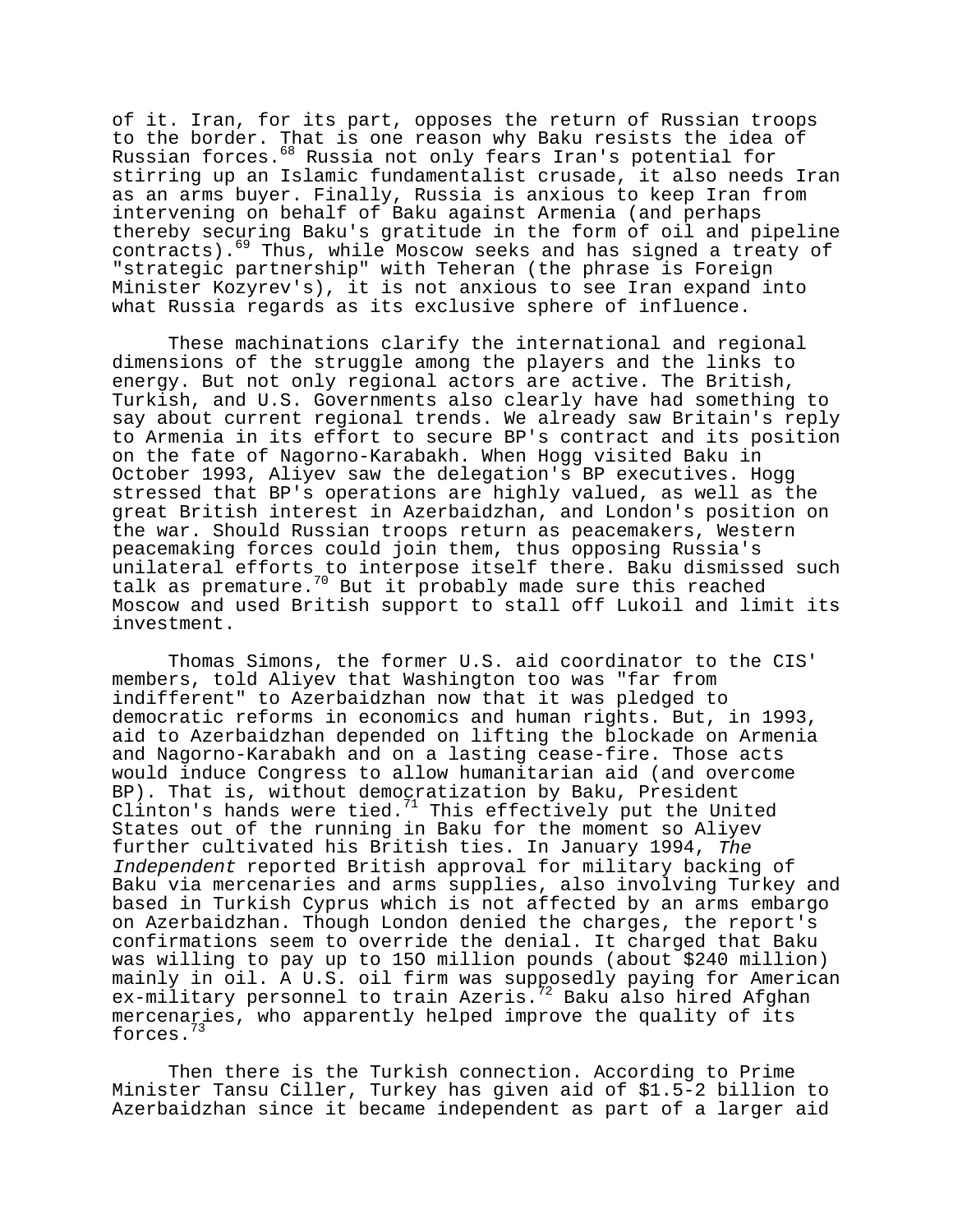program.<sup>74</sup> While Turkey sees itself as a player in the Balkans, Black Sea, Middle East, Caucasus, and Central Asia; it is acutely aware that all these regions are enmeshed in simultaneous and ongoing crises. These crises threaten to encircle Turkey which thus cannot remain aloof.<sup>75</sup> Many of them involve oil. Turkey apparently has agreed with Azerbaidzhan to construct a pipeline between Baku and its Mediterranean port of Ceyhan with the route to be filled in later. Turkey will accept a Russian route if the terminus remains in Ceyhan.<sup>76</sup> But it repeatedly has had to warn Armenia and Russia that it cannot accept Azerbaidzhan's dismemberment and that its patience is limited.<sup>77</sup> Foreign Minister Cetin regards Armenian occupation of Azerbaidzhan as the same thing Iraq did to Kuwait, and Turkey will reject any unilateral stationing of Russian forces there.78 Ciller has often told Russia that it must cooperate with Turkey to end this war.<sup>79</sup> Turkey also seeks to link its Azeri pipeline with opening Iraq's pipelines through Yurmutalik and establishing independent transit of energy to and from Ukraine to help free it from dependency upon Russia.<sup>80</sup> Thus Turkey is a major partner in efforts to link Ukraine's projected Odessa oil transshipment terminus with Europe, a plan that allows Ukraine to meet its own oil needs and ship large amounts of energy to Europe. This partnership also accords with the geopolitical benefits for Turkey of a Ukraine that can resist Russian pressure in the Black Sea.<sup>81</sup>

Turkey hopes to find a new source of energy from both Azerbaidzhan and Central Asia that is independent of Russia and to gain fees from engineering and consulting on the pipeline construction along with transit fees. It also sees energy as the means by which its merchants and businessmen can promote these republics' integration with the world economy.<sup>82</sup> But, insofar as it is plagued by its own domestic economic shortcomings, the unresolved Kurdish issue, and Russian opposition to it in Europe and Asia, Turkey cannot be too active an economic-political barrier to Russian advances in the south. $83$  Nor is its military eager to take on Russia, Armenia, and the Kurds at the same time for there is no way Turkey could win a lasting victory in that contest either militarily or politically. That would be a protracted war generating a lot of fear of Turkey as a "Muslim fundamentalist power waging an anti-Christian war."<sup>84</sup> For now Turkey is deterred. But if Azerbaidzhan's situation deteriorates or Russian threats become too menacing for Ankara and/or Teheran, either of those states could be drawn into the war.

Azerbaidzhan's dependence on oil to reconstruct its economy resembles other Transcaucasian states' dependence on outside economic forces. But they have no foreign options or oil to entice foreigners. Georgian dependence on Russian oil helped bring it under Russian domination. Armenian gas lines through Georgia have been blockaded and sabotaged in Azeri populated districts. Armenia cannot afford to pay for Iranian gas so construction of a pipeline from Iran has been halted.<sup>85</sup> At the same time Armenia has consistently advocated a Russian military presence within it and on its borders with Turkey, precisely to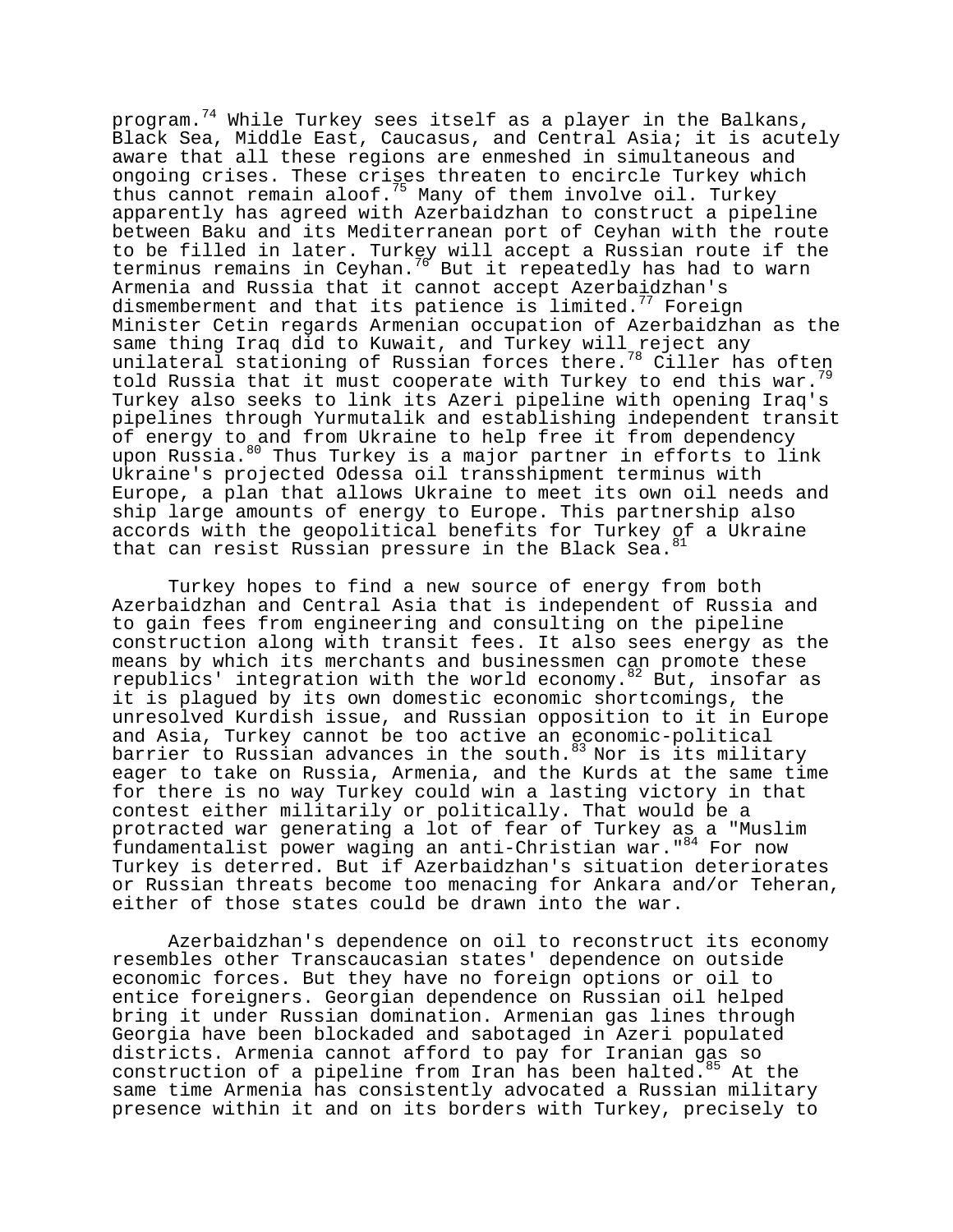offset its geostrategic disadvantages. 86

Accordingly, Russia has been able to use its unique regional leverage to compel not just a political-military presence but also an economic one. It uses its monopoly on existing pipelines to dissuade Azerbaidzhan and Central Asian states from considering new projects for pipelines, especially ones that bypass Russia.87 It is also literally "muscling in" on Caspian Sea oil and gas deals. At the meeting of the riparian states on the Caspian Sea in October 1993, Russia pushed to define the Caspian Aquatorium, a geographical lake, as a sea. That definition means Baku's loss of all major investigated off-shore oil fields since all waters beyond the 12-mile limit will be declared neutral, putting the sea at the mercy of Russian submarines.<sup>88</sup> Turan radio reported in November 1993 that Russia's representatives openly insisted on this outcome in return for supposed pressure on Armenian forces to withdraw from the occupied territories.89 As Ben Miller, American director of Ernst & Young's Almaty Office said, "The Russians believe that they have an inherent proprietary interest in the natural resources that they developed during the Soviet period."<sup>90</sup> Or as The Washington Post put it, Russia is engaging in "blackmail" towards local oil possessing states. <sup>91</sup>

Since Azeri officials believe that Armenia can only fight as long as it gets Russian supplies; without foreign support they would have little option but to offer what Moscow wants in return for pressure on Armenia and Nagorno-Karabakh. But now Baku has successfully internationalized its policy with NATO, Britain, France, and Turkey, to escape exclusive dependence on Russia. Aliyev, during his visits to Turkey in February and May 1994, allegedly asked for more Turkish arms and trainers to reduce Baku's dependence on Russian arms merchants and assured Turkey that he would only accept Russian forces in the country under CSCE provisions for a multilateral force. He also claimed that he would sign an oil agreement shortly with Western and Turkish firms in return for British and U.S. support of Azerbaidzhan. He decried Russian intervention, claimed to have ordered a finalizing of the oil negotiations, including pipeline routes, and evidently sought Turkish security quarantees.<sup>92</sup> In return Turkey is giving more aid and recently warned Moscow not to send exclusively Russian peacekeeping forces to Azerbaidzhan. Turkey will accept no solution leaving Armenian forces there, and it will veto Russian plans to get the CSCE's Minsk Group formed under Resolution 882 to allow Russian unilateral pressure on both sides, especially on Azerbaidzhan.<sup>93</sup>

The West, too, has now seriously upgraded its attention to the conflict with its potential international repercussions. France announced its willingness to mediate the conflict, provided both sides want that mediation, and its support for the CSCE framework. $94$  At the same time President Clinton wrote to Aliyev stating that the anti-Azerbaidzhan amendment in the Freedom Support Act was unjust and that he was seeking to annul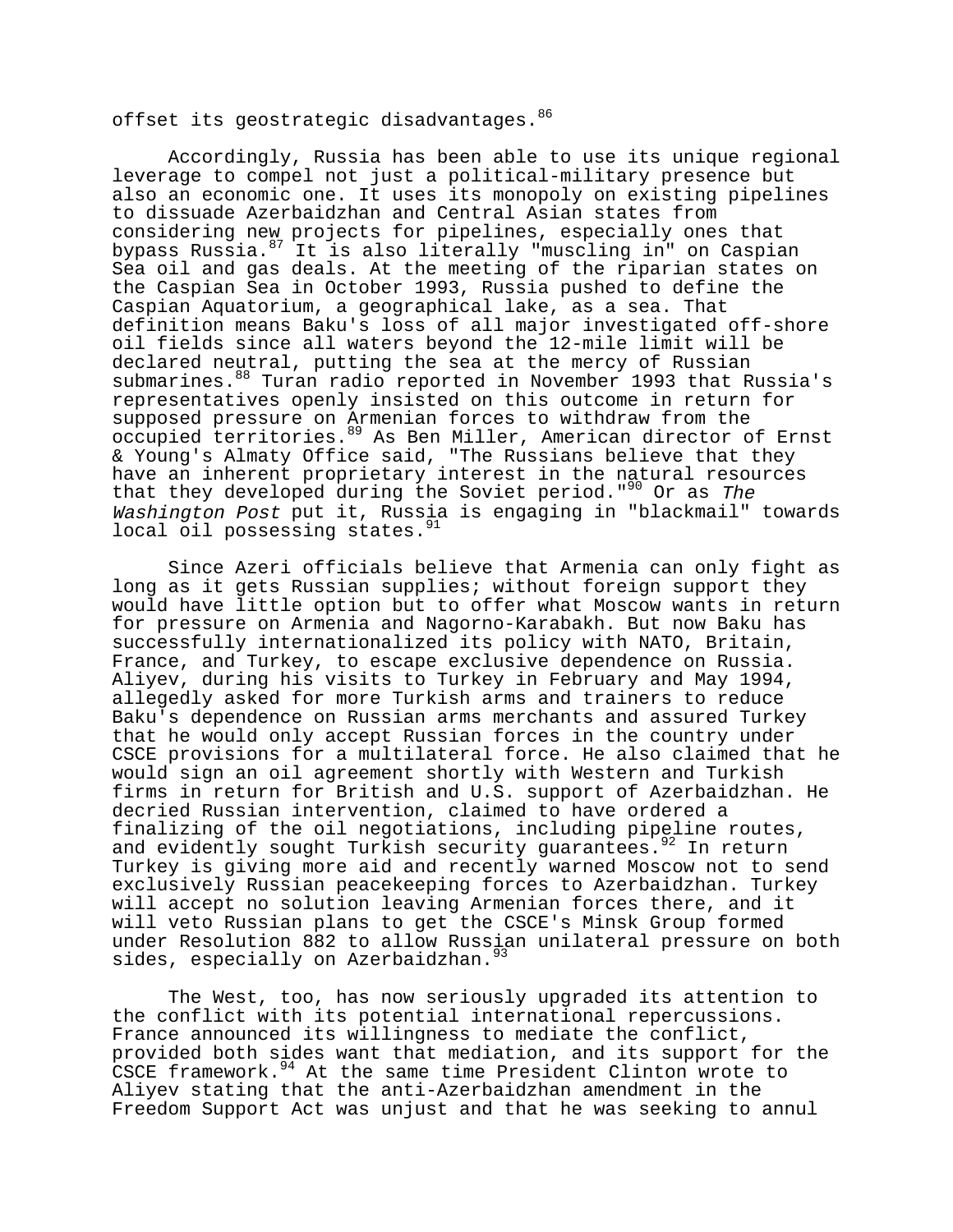or repeal it in the 1994 aid package to the CIS states. In this connection he emphasized support for the Minsk Group and the CSCE, observing that acceleration of its work for peace will facilitate the unblocking of  $U.S.$  aid to Baku.<sup>91</sup>

# **Postscript**.

Since these statements came at virtually the same time, one may conclude that there is a growing cooperation among France, Great Britain, Turkey, and the United States on these issues. On May 30, 1994, the British Foreign Office released a Russian governmental letter of April 28, 1994, to its embassy in Moscow. This letter constituted a Russian ultimatum against any oil projects in the Caspian Sea, stating that without Russian approval they "cannot be recognized," thereby threatening not only Azerbaidzhan's oil projects where Lukoil already had a 10 percent share, but also the Chevron-Tengiz and Caspishelf projects in Kazakhstan (led by Mobil, BP, British Gas, Agip, statoil, Total, and Shell).<sup>96</sup> The letter states:

The Caspian Sea is an enclosed water reservoir with a single ecosystem and represents an object of joint use within whose boundaries all issues or activities including resource development have to be resolved with the participation of all the Caspian countries . . . (It concludes that) any steps by whichever Caspian state aimed at acquiring any kind of advantages with regard to the areas and resources . . . cannot be recognized . . . (and) any unilateral actions are devoid of a legal basis. $9^{9}$ 

This letter is a most instructive action in several regards. First, as reported by the Financial Times, it asserts Russia's preemptive rights over Caspian energy ventures and by implication over all energy ventures throughout the CIS.<sup>98</sup> Thus it confirms Ben Miller's insight about Russia's belief in its proprietary and thus imperial rights throughout the CIS over energy.<sup>99</sup> Its date, April 28, 1994, the day before the French and U.S. announcements and as Aliyev was giving orders to expedite the final stages of negotiations on Azerbaidzhan's oil, suggests Moscow knew this foreign pressure was coming and thus sought to make a preemptive strike against it. The demarche's very brutality of tone, and address to Great Britain, confirms that Russia sees this question as an East versus West issue. Unless this letter was also addressed to Baku, and there is no sign of that, the locale of its destination implicitly shows how little regard Moscow has for Azerbaidzhan as an independent sovereign actor in world politics. If London or the West yields, it seems to believe, so will Azerbaidzhan. Moscow seems to accept that if the Azeris and other littoral states are not dominated by Russia they will implicitly revert to a hostile anti-Russian Western sphere of influence. This is the explicit principle underlying Stalin's and Lenin's imperial policies, and much of Tsarist thinking. Therefore this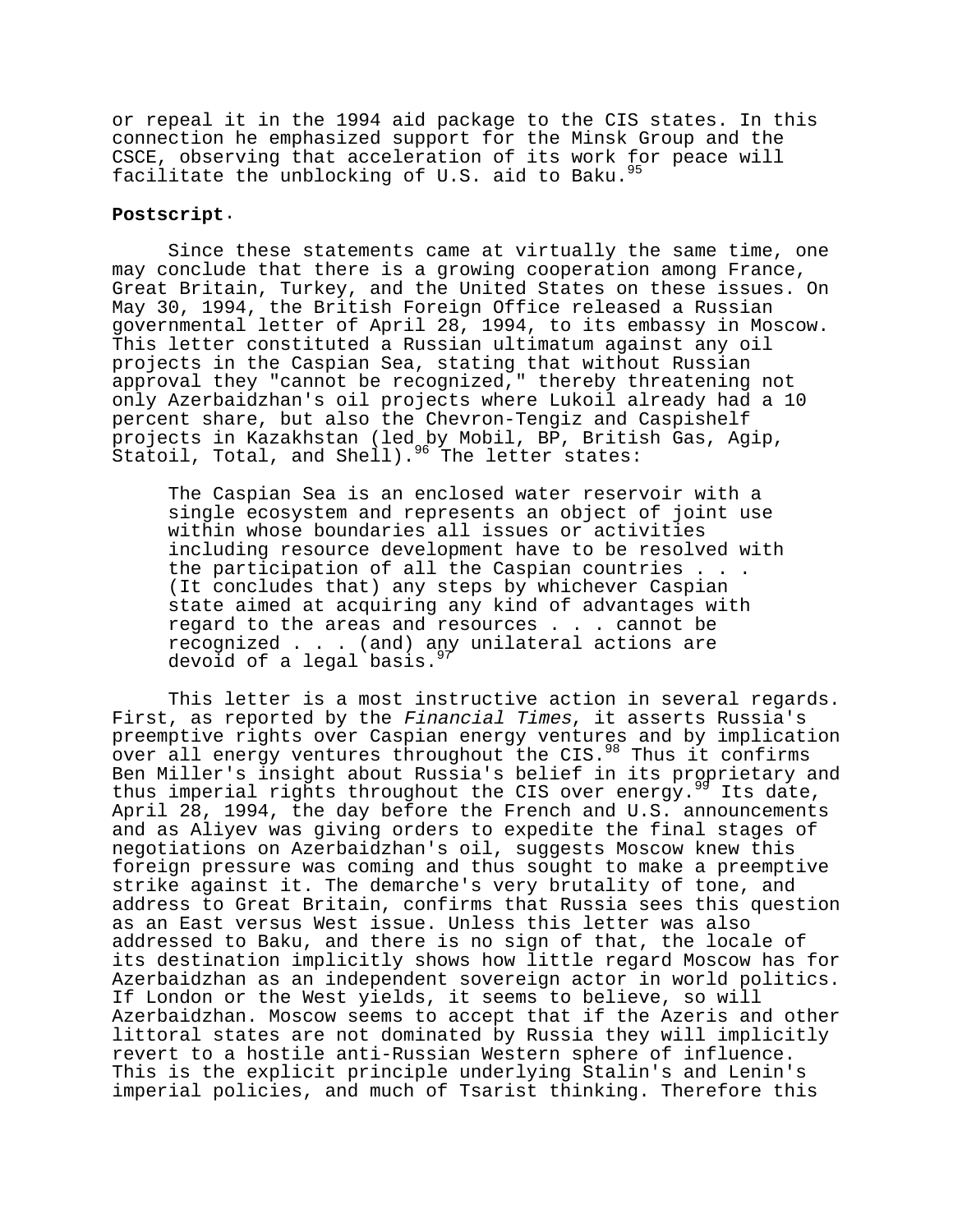letter illustrates not only the brutal Mafia-like tactics of Russian policy, but also the continuity of a Brezhnev-like doctrine of diminished sovereignty for the other CIS members. Inasmuch as high officials, like Defense Minister Grachev, reportedly have said that Russia is the CIS, and much policy is conducted along these lines, this letter, as consummation of past policy, displays the continuing imperial impetus underlying Russian policy.

However, that is not the whole story. A second aspect of this episode is that Russia has now been forced to come out into the open. The resort to such specious and spurious arguments that deny states their territorial waters and sovereignty with no basis in fact or international law not only evokes memories of past Soviet brazenness, but it also reflects Moscow's weakness, frustration, and desperation to retrieve its imperial position before it slips away. Although the demarche is clearly menacing in tone, it apparently reflects Russia's awareness that Baku, Paris, Washington, London, and Ankara were on the verge of successfully resisting Moscow's pressure in both the oil and Nagorno-Karabakh issues. It may be the opening shot in a campaign, but it is not a campaign born of strength. In fact, the opposite is true. While Azerbaidzhan's regime is hopelessly corrupt and unable to prosecute the war effectively or improve conditions at home, it also is not going to fall into Russian hands if its diplomacy is as wily and resolute as it has been, especially if it is supported by the West.<sup>100</sup>

Thus it is clear that an exclusive Russian peacemaking force is unacceptable for Azerbaidzhan which will only accept a multilaterally directed force.<sup>101</sup> This, of course, is out of the question for Moscow which is trying to push the notion that it alone is both interested and capable of making and enforcing peace in these areas. $102$  Yet, at the same time, Moscow rejects any CSCE plan from the Minsk Group and Turkey rejects any unilateral Russian plan because of the implications for Azerbaidzhan.<sup>103</sup>

Thus in the war and in related energy issues a standoff looms. As The Economist points out, energy in the ground is useless. If Azeri or Kazakh oil cannot be safely transported, it is worthless in international affairs. Even if one ignores for the moment the intractable problem of Russian crime that could undermine efforts to ship any oil across state lines, a stalemate appears inevitable between Turkey's threat to block the straits if its pipeline scheme is not approved, and Russia's proprietary claim on the Caspian or its pipeline company's (Transneft) attempts to monopolize the route of shipment.<sup>104</sup> In such a stalemate, everybody loses. Thus Russia was forced to go public and remove any shred of doubt concerning its goals and modus operandi. But it is equally clear that given staunch, tenacious, local, and Western resistance, and Russia's own economic weakness, a Russian imperial outcome can be averted.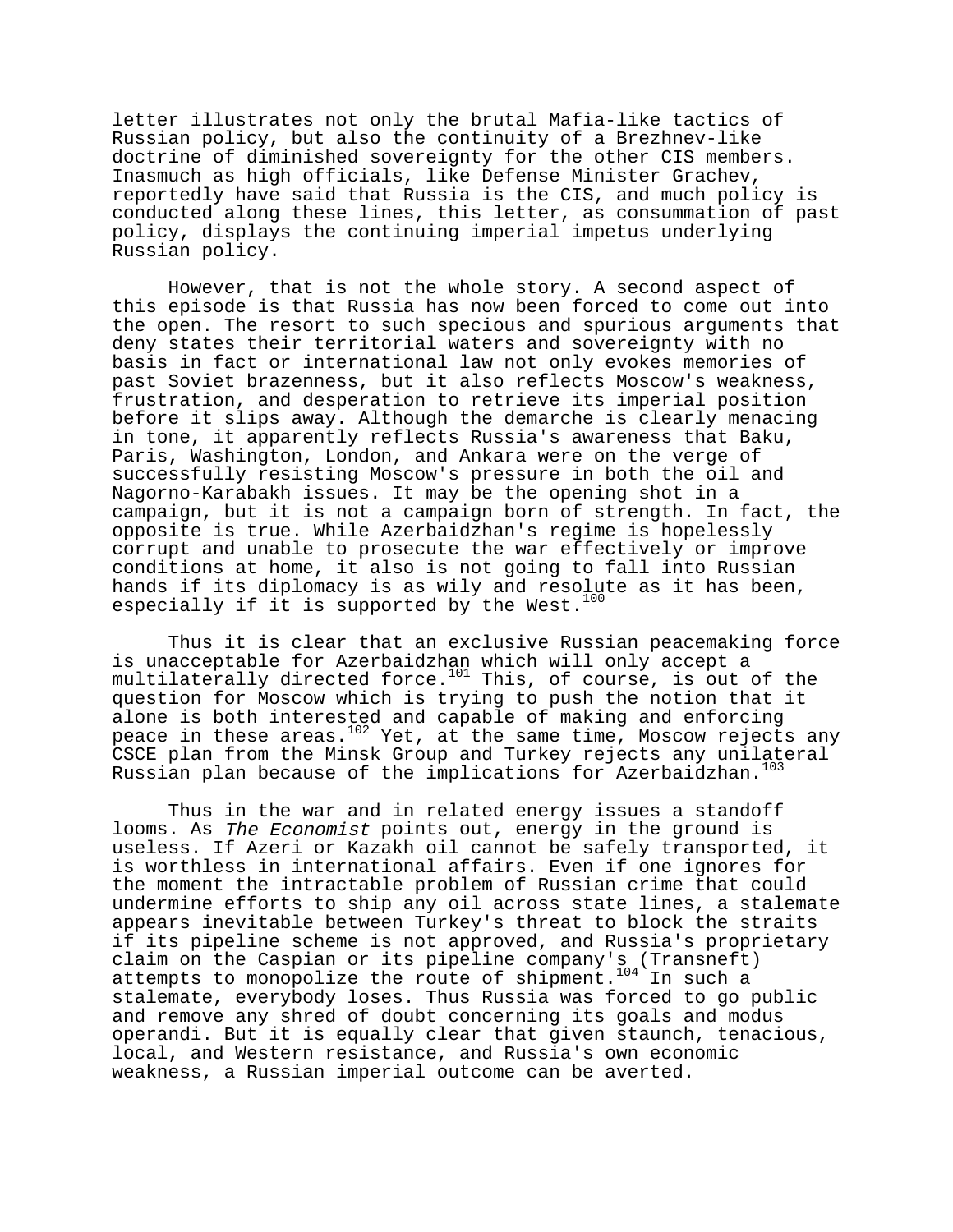## **Concluding Observations**.

All these moves and the deliberate strategy to internationalize the war or at least the negotiations' environment have clearly succeeded in reducing Russian pressure on Azerbaidzhan by using Western leverage against Moscow. Therefore, Russia had to go public in its argument with Great Britain. There is a risk, however that such internationalization will involve too many big political interests in a solution process. That would make it harder to reach a mutually acceptable accord while broadening the agenda or increasing the number of players involved in rivalry with Russia. Undoubtedly any solution, like all other issues involving confirmation in fact of Russian imperial retreat, will also be lengthy, bitter, and nasty, if not sporadically violent.

While the combatants fight for land and sovereignty, the great powers and regional actors jockey for economic leverage over the region's vital assets. Nor do the belligerents and the outside interests refrain from economic warfare, blockades, and sanctions. Here, as elsewhere, economic warfare has become a standard feature of world politics. While those who see economics as taking priority over military issues may be right for the G-7's mutual relationships, in the Caucasus economics and war go together. The naive belief that nobody wishes to start a new cold war or at least a new round of traditional political maneuvering collapses here. For all the talk of alliances and multilateralism, we find even allies competing furiously with each other and with Russia for leverage as Russia employs strong-arm tactics.

In Transcaucasia, control of energy is security and vice versa. While the belligerents in the Nagorno-Karabakh war know their integrity and survival are on the line, an equally serious struggle involving many players goes on behind the scenes with equally portentous consequences. For now this conflict remains a "local war." But tomorrow the whole region may be on fire and its oil is just one of many available flammable materials. On the other hand, it also is clear that local and Western resistance, coupled with Russia's financial exhaustion, can defeat Russian imperial pressure and produce the international pressure needed to bring this war to a halt. Clearly Azerbaidzhan is no pushover for Russia and a Russian empire is not an inevitable result of Muscovite pressures. But the absence of peace means that this pressure will be constant.

These considerations open the door to a U.S. initiative, assuming Washington will take seriously the ramifications of continued fighting for all the states involved; the belligerents, Russia, Turkey, Great Britain, Iran, and the oil interests. Indeed, President Clinton's recent letter to Aliyev is a sign of shifting U.S. intentions and desire to play a more active political role there.<sup>105</sup> No unilateral  $\overline{U}$ .S. military commitment is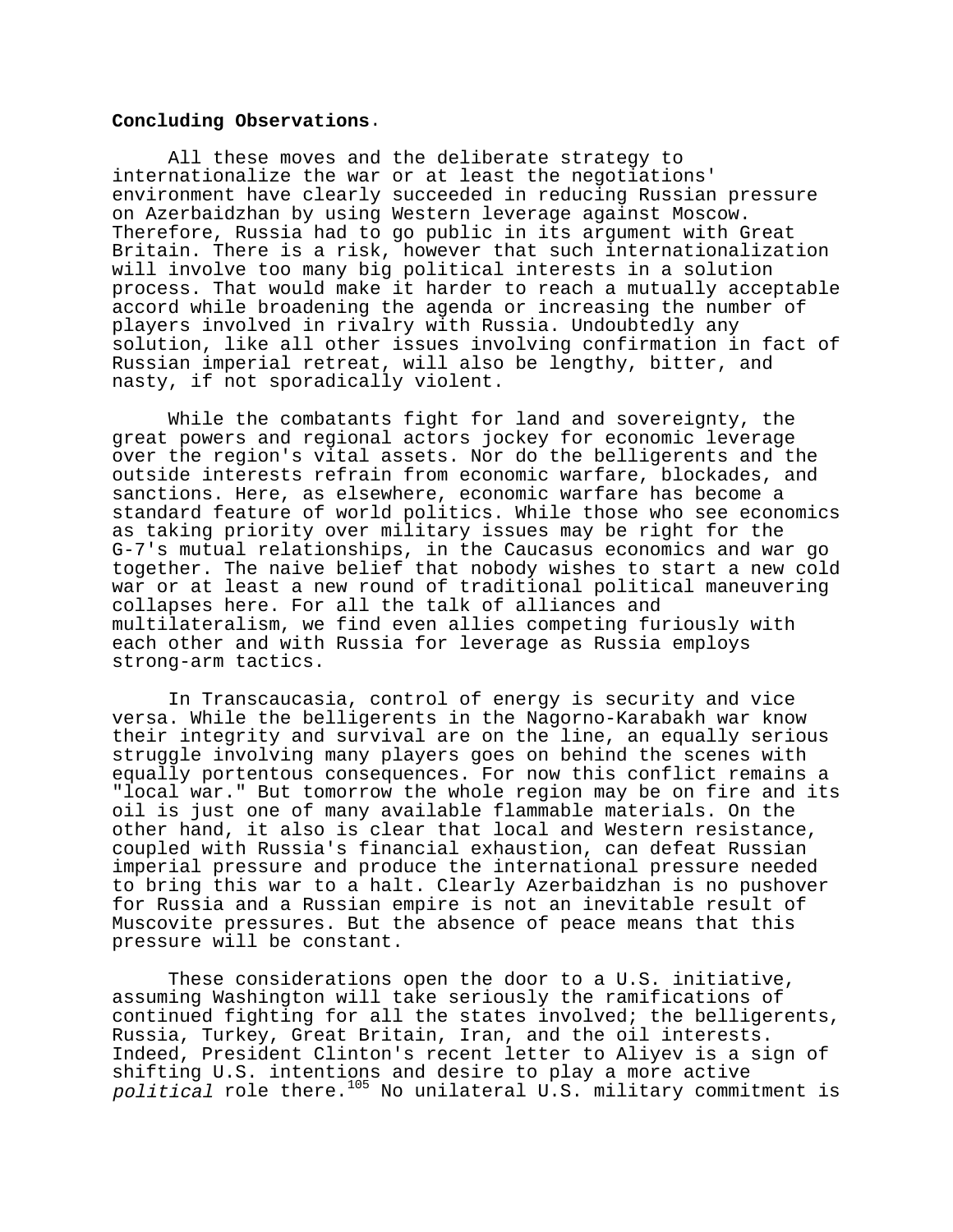needed or recommended to bring about a solution and enforce it over time. Indeed, that would be counterproductive. But a postwar involvement of U.S. personnel (preferably civilian but military support units could be tasked for this) in purely humanitarian intervention to rebuild infrastructure and house and/or maintain refugees on both sides might be a worthwhile investment in peace.

More immediately however, it is desirable that the White House pressure Congress to amend the Freedom Support Act to allow it to send support to both Armenia and Azerbaidzhan. The United States must also create a coalition of Western and other states behind a peace plan that could satisfy both sides and leave their sovereignty intact at least de jure, and keep Russia out. In one example, Professor Ronald Grigor Suny of the University of Michigan testified to Congress that the Karabakh Armenians have to accept de facto Azeri sovereignty over their land, while Baku must come to terms with those Armenians' de jure freedom and autonomy in a not so unitary Azerbaidzhan.<sup>106</sup> The alternative, of course, is continued war which benefits nobody. Such a solution might well stabilize the area, especially if oil and external assistance could start flowing. It also would gradually reduce and terminate the conditions that allow Moscow to exploit ethnic, national, and religious rivalries to regain its empire.

In no way has Russia started this war or been responsible for it. But its policies have deliberately contributed to its prolongation and aggravation with the clear aim of exploiting it for traditional imperial objectives. On the other hand, it is also clear that empire and democracy in Russia are incompatible and that Russia can neither sustain imperial adventures at home or risk them abroad lest it fracture its own fragile domestic consensus or be dragged in to endless wars on its borders.

If Washington and its allies have to become like a broken record, endlessly invoking this refrain, even as they assist Russia, so be it. U.S. interests are not incompatible with an enlightened Russian sense of self-interest that recognizes legitimate Russian regional interests but eschews imperial adventures and Mafia tactics in the name of peacemaking. In fact U.S. and Russian interests are parallel or complementary to each other should that enlightenment take root in Russia. But for it to take place, U.S. policy must not only address itself to Moscow but to Azerbaidzhan and other post-Soviet states. Comprehensive engagement with them is needed because only then can they begin reforming themselves and thereby reduce the opportunities and temptation for Russia or other would-be imperial powers to meddle in their affairs.<sup>107</sup>

This recommendation holds true for all the regions of the former Soviet Union. Reform can contribute to domestic tranquility that ultimately can stabilize the area. But for that reform to work, a long-term process of engagement is essential and indispensable. Otherwise, across the entire Eurasian expanse from Gdansk to Vladivostok, insecurity, violence, and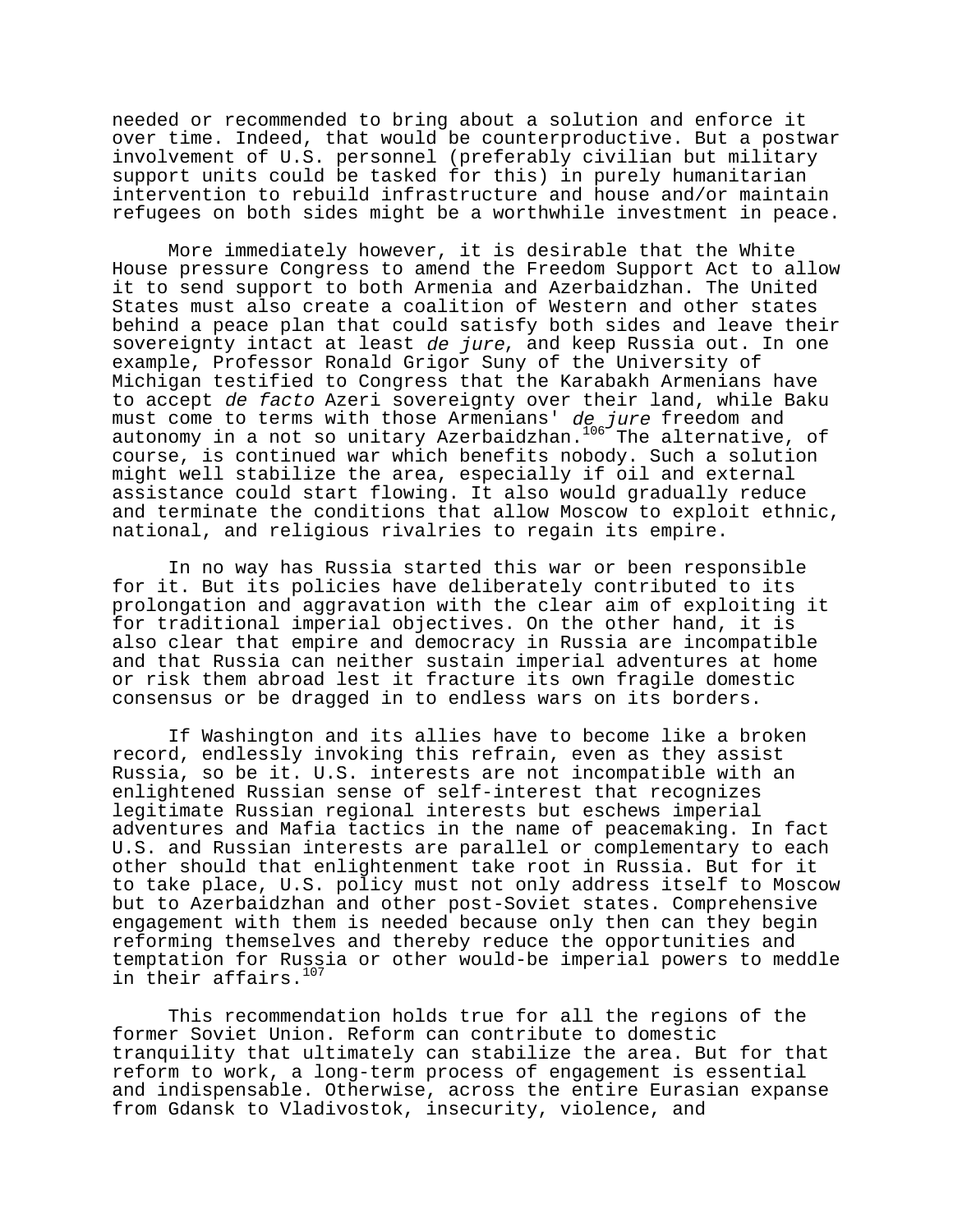authoritarian regimes will be the order of the day. The conflicts and linkages described here are not unique to Transcaucasia. Rather, they mirror the state system's current winter of discontent. In Transcaucasia as elsewhere, since economic reform, energy, and security are linked together, as long as peace is lacking, there will be neither security nor energy for anyone seeking this or other regions' oil or gold.

#### **ENDNOTES**

1. Fiona Hill, Pamela Jewett, "Back in the USSR"; Russia's Intervention in the Internal Affairs of the Former Soviet Republics and the Implications for United States Policy Toward Russia, Strengthening Democratic Institutions Project, John F. Kennedy School of Government, Cambridge, MA: Harvard University, 1994, passim.; Jerry F. Hough, "Russia Aims Its Oil Weapon," The New York Times, June 17, 1993, p. A25.

2. Tatiana Nosenko, "The Emerging Security Environment in the Black Sea Region," Mediterranean Quarterly, Vol. IV, No. 4, Fall 1993, pp. 48-59, offers a Russian view of the Black Sea region, including Transcaucasia as a conflict-ridden sector that tempts Russian intervention, even though she suggests that this would not necessarily be in Russia's interests because of the burdens Russia would then assume.

3. Moscow ITAR-TASS in English, January 29, 1994, Foreign Broadcast Information Service, Central Eurasia (henceforth FBIS-SOV)-94-020, January 31, 1994, p. 1.

4. Teheran IRNA in English, April 19, 1994, FBIS-SOV-94-076, April 20, 1994, p. 17.

5. Moscow, Nezavisimaya Gazeta, March 30, 1994, Foreign Broadcast Information Service, Central Eurasia: FBIS-Report (henceforth FBIS-USR)- 94-041, April 20, 1994, pp. 31-32.

6. Steve LeVine, "Moscow Pressures Its Neighbors To Share Their Oil, Gas Revenues," The Washington Post, March 18, 1994, p. A24; "President Demirel Inaugurates the Second ECO Summit," Newspot, July 15, 1993, p. 2.

7. As stated by Paul A. Goble in, "Russia as a Eurasian Power: Moscow and the Post-Soviet Successor States," in Stephen Sestanovich, ed., Rethinking Russia's National Interests, Washington: Center for Strategic and International Studies, Significant Issues Series, Vol. XVI, No. 1, 1994, p. 47.

8. Andranik Migranyan, "Unequal Partnership," The New York Times, June 23, 1994, p. A23.

9. Istanbul, Turkiye, in Turkish, May 1, 1994, Foreign Broadcast Information Service, Western Europe (henceforth FBIS-WEU)-94-088, May 6, 1994, pp. 51-52; "Will Turkey be the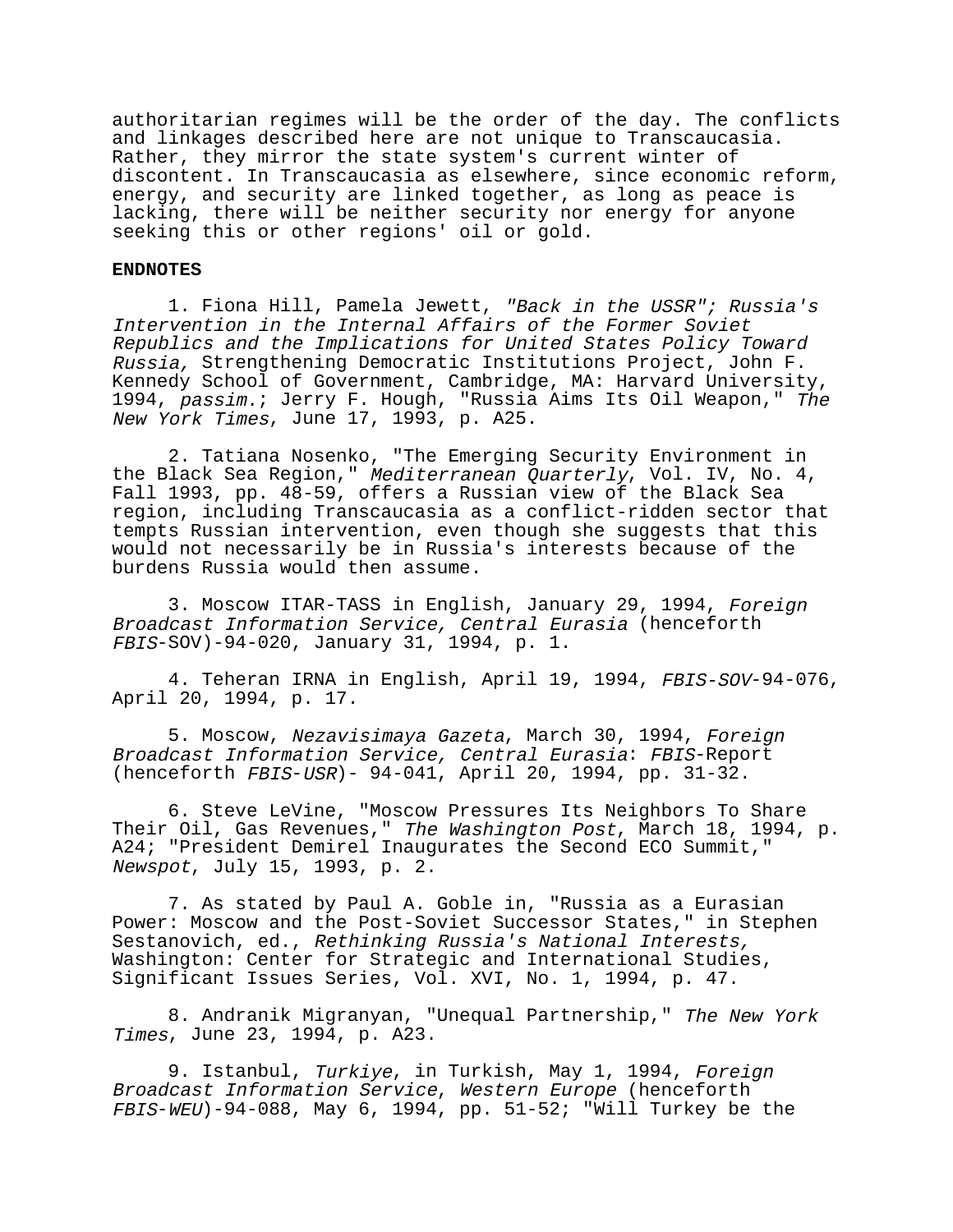Next Iran?" U.S. News & World Report, June 6, 1994, pp. 51-52; Henry Kamm, "Turks Fear Role in Asia of Russians," The New York Times, June 19, 1994, p. 4.

10. Stephen Blank, "Turkey's Strategic Engagement in the Former USSR and U.S. Interests," in Stephen J. Blank, Stephen C. Pelletierre, and William T. Johnsen, Turkey's Strategic Position at the Crossroads of World Affairs, Carlisle Barracks, PA: Strategic Studies Institute, U.S. Army War College, 1994, pp. 55-88.

11. Bill Keller, "Did Moscow Incite Azerbaijanis? Some See a Plot," The New York Times, February 19, 1990, p. 1; David M. Murphy, "Operation `Ring': The Black Berets in Azerbaijan," Journal of Soviet Military Studies, Vol. V, No. 1, March 1992, pp. 80-96.

12. Blank, pp. 55-88.

13. Ibid., p. 59; Paul A. Goble, "Coping With the Nagorno-Karabakh Crisis," Fletcher Forum of World Affairs, Vol. XVI, No. 2, Summer, 1992, pp. 19-26.

14. John Murray-Brown, "Prestige in the Pipeline," Financial Times, September 7, 1993, p. 18.

15. Ankara, Anatolia in English, January 30, 1994, FBIS-WEU-94-020, January 31, 1994, p. 55.

16. Mohiaddin Mesbahi, paper presented to the Russian Littoral Project, School of Advanced International Studies of Johns Hopkins University, Washington, DC, March 21, 1994; and his article, "Russian Foreign Policy and Security in Central Asia and the Caucasus," Central Asian Survey, Vol. XII, No. 2, 1993, pp. 181-217; Stephen Blank and Colonel William Doll, USNG, The Gendarme of Eurasia: Peacemaking a la Russe, Carlisle Barracks, PA: Strategic Studies Institute, U.S. Army War College, 1994.

17. Hill and Jewett, pp. 12-13; Drastamat Isaryan, "Gateway to Oil Riches," Bulletin of the Atomic Scientists, March, 1994, p. 29.

18. Ibid.; Hill and Jewett, pp. 12-13.

19. Ibid.; Thomas Goltz, "The Hidden Russian Hand," Foreign Policy, No. 92, Fall 1993, pp. 92-116.

20. Ibid.; Hill and Jewett, pp. 13-14; Isaryan, p. 29.

21. Blank, pp, 72-76.

22. Paper presented by Pavel Felgengauer, the military correspondent of Segodnya, to the Conference on Russian and Ukrainian Security, Monterrey, CA, November 14-17, 1993.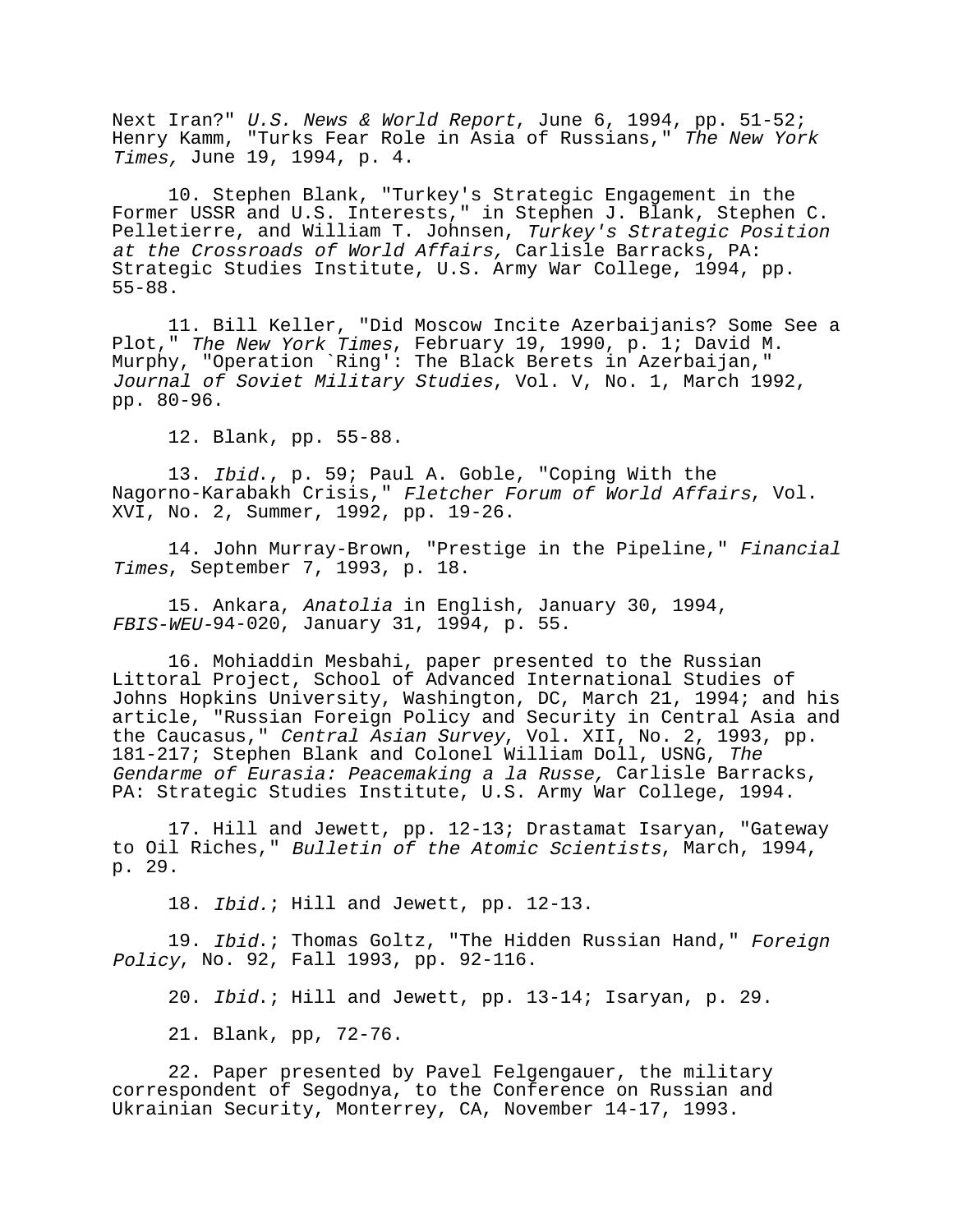23. Ibid.; Blank, pp. 62, 72-76; Holtz, pp. 92-116; Hill and Jewett, pp. 10-17; Dmitry Volsky, "The Explosive Karabakh Conflict," New Times, No. 16, 1993, p. 24; J.D. Crouch II, William Van Cleave, et. al., "The Politics of Reform in Russia," Global Affairs, Vol. VII, No. 3, Summer 1993, p. 187.

24. Moscow, Nezavisimaya Gazeta, in Russian, August 21, 1993, FBIS-SOV-93-161, August 23, 1993, pp. 53-54.

25. Ibid.; Hill and Jewett, pp. 45-61; Moscow, Kommersant-Daily in Russian, January 22, 1994, FBIS-SOV-94-015, January 24, 1994, pp. 96-97; Moscow, Segodnya, in Russian, No. 65, October 14, 1993, FBIS-USR-93-140, November 1, 1993, pp. 2-3.

26. Moscow, ITAR-TASS World Service in Russian, December 31, 1993, FBIS-SOV-94-002, January 4, 1993, p. 51; Moscow, ITAR-TASS in English, April 6, 1994, FBIS-SOV-94-066, April 6, 1994, p. 13.

27. For two recent examples see Moscow, Nezavisimaya Gazeta in Russian, April 26, 1994, FBIS-SOV-94-082, April 28, 1994, pp. 81-82, and Erevan, Golos Armenii, in Russian, March 29, 1994, FBIS-USR-94-035, April 7, 1994, pp. 1-2.

28. Blank, pp. 75-77.

29. Ibid., pp. 59-61.

30. Ibid., pp. 75-77; LeVine, the special section of the Financial Times on Azerbaidzhan and the Transcaucasus, March 7, 1994, pp. 9-11, and Istanbul, Ozaur Gundem in Turkish, October 18, 1993, in Joint Publications Research Service, Western Europe (henceforth JPRS-TOT)-93-04-1-L, October 29, 1993, p. 50.

31. Erevan, Azatamart, in Russian, April 7, 1994, FBIS-USR-94-035, April 7, 1994, pp. 3-4; Ankara, Anatolia, in English, April 9, 1994, FBIS-WEU-94-069, April 11, 1994, pp. 43-44; Ankara, Turkish Daily News, April 11, 1994, FBIS-WEU-94-071, April 13, 1994, p. 43.

32. Ann Devroy, "Clinton Pledges Increase in Aid to Kazakhstan, Citing Reforms," The Washington Post, February 15, 1994, p. A4.

33. Moscow, Nezavisimaya Gazeta in Russian, March 19, 1994, FBIS-USR-94-034, April 6, 1994, pp. 66-67.

34. JPRS-TOT-93-041-L, October 29, 1993, p. 50.

35. "Will Turkey be the Next Iran?" pp. 51-52.

36. FBIS-SOV-94-082, April 28, 1994, pp. 81-82; Baku, Turan, in English, February 5, 1994, FBIS-SOV-94-026, February 8, 1994, p. 52.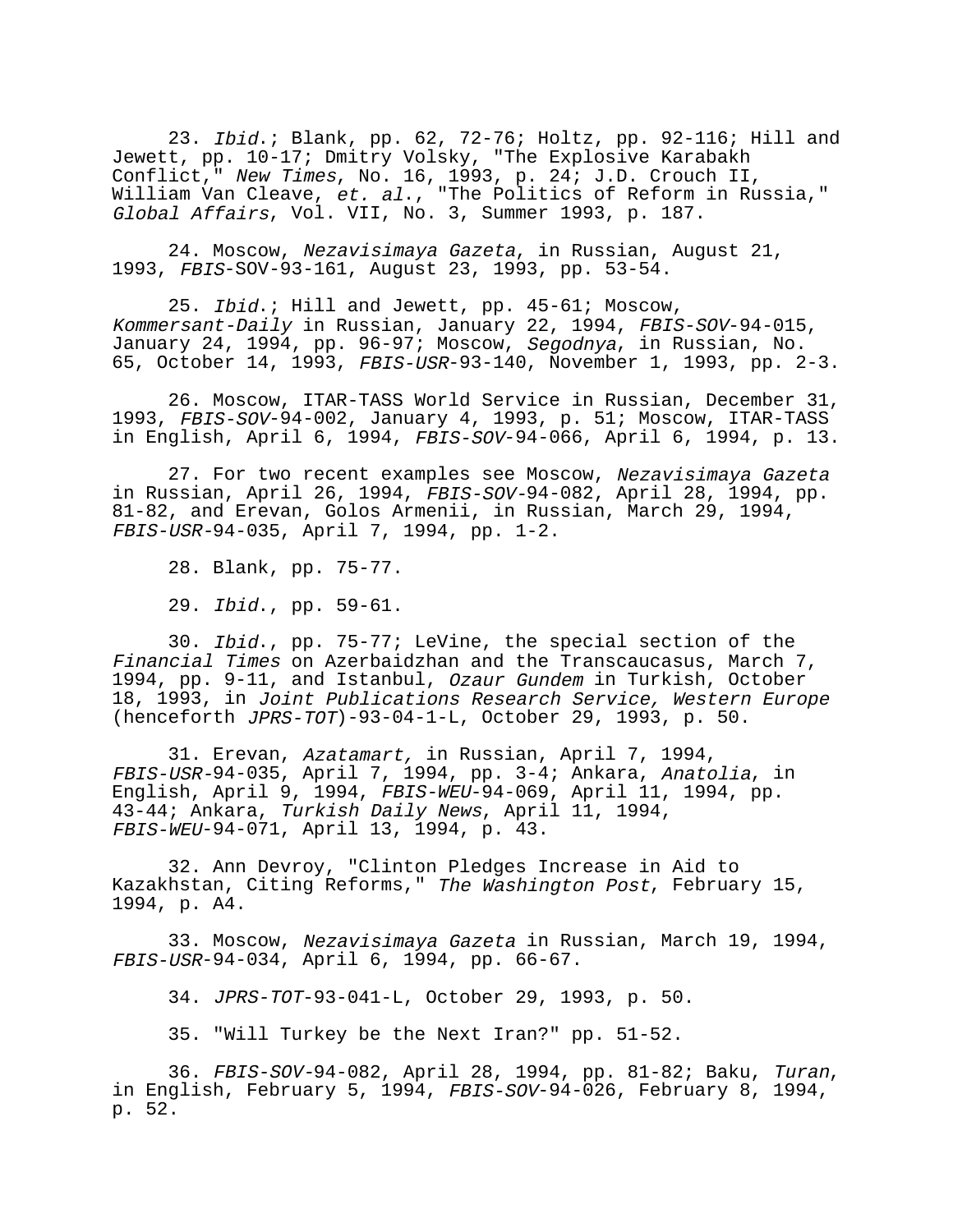37. LeVine, "The Bear Pauses," The Economist, December 11, 1993, p. 62.

38. Blank, p. 58.

39. Istanbul, Notka, in Turkish, February 13, 1994, FBIS-WEU-94-032, February 16, 1994, p. 55.

40. FBIS-SOV-94-082, April 28, 1994, pp. 81-82.

41. Moscow, ITAR-TASS in English, October 11, 1993, FBIS-SOV- 93-197, October 14, 1993, p. 86; Moscow, Rossiyskaya Gazeta, in Russian, January 18, 1994, FBIS-SOV-94-012, January 19, 1994, p. 11; Moscow, Izvestiya, February 8, 1994, FBIS-SOV-94-027, February 9, 1994, pp. 46-47; Moscow, Rossiyskaya Gazeta, in Russian, May 5, 1994, FBIS-SOV-94-087, May 5, 1994, p. 46.

42. Moscow, ITAR-TASS, in English, February 12, 1994, FBIS-SOV- 94-030, February 14, 1994, pp. 61-62.

43. London, Al-Shara Al-Aswat, in Arabic, February 11, 1994, in Ibid., pp. 60- 61.

44. "British Petroleum Will Develop Caspian Oil," Current Digest of the Post-Soviet Press (henceforth CDPP), XLVI, 9, 1994, March 30, 1994, pp. 22-23.

45. Moscow, ITAR-TASS in English, October 12, 1993, FBIS-SOV- 93-197, October 14, 1993, p. 88.

46. "British Petroleum Will Develop Caspian Oil," pp. 22-23.

47. Moscow, Izvestiya, in Russian, March 3, 1994, FBIS-SOV, March 4, 1994, pp. 50-51, and on the problems afflicting Russia's oil industry see, e.g., Steven Erlanger, "In Russia, Turning Oil Into Money Is Actually Hard," The New York Times,<br>March 20, 1994, p. E5.

48. Moscow, ITAR-TASS World Service, in Russian, May 4, 1994, FBIS-SOV-94-087, May 5, 1994, p 48.

49. Baku, Azerbaycan Radio Televisiyasi, in Azeri, May 3, 1994, Ibid., p. 50.

50. Istanbul, Hurriyet, in Turkish, March 8, 1994, FBIS-WEU-94-047, March 10, 1994, p. 4-5; Moscow, Nezavisimaya Gazeta, in Russian, January 13, 1994, FBIS-SOV-94-010, January 14, 1994, p. 38.

51. FBIS-USR-94-034, April 6, 1994, p. 69. 52. JPRS-TOT-L, October 29, 1993, p. 50.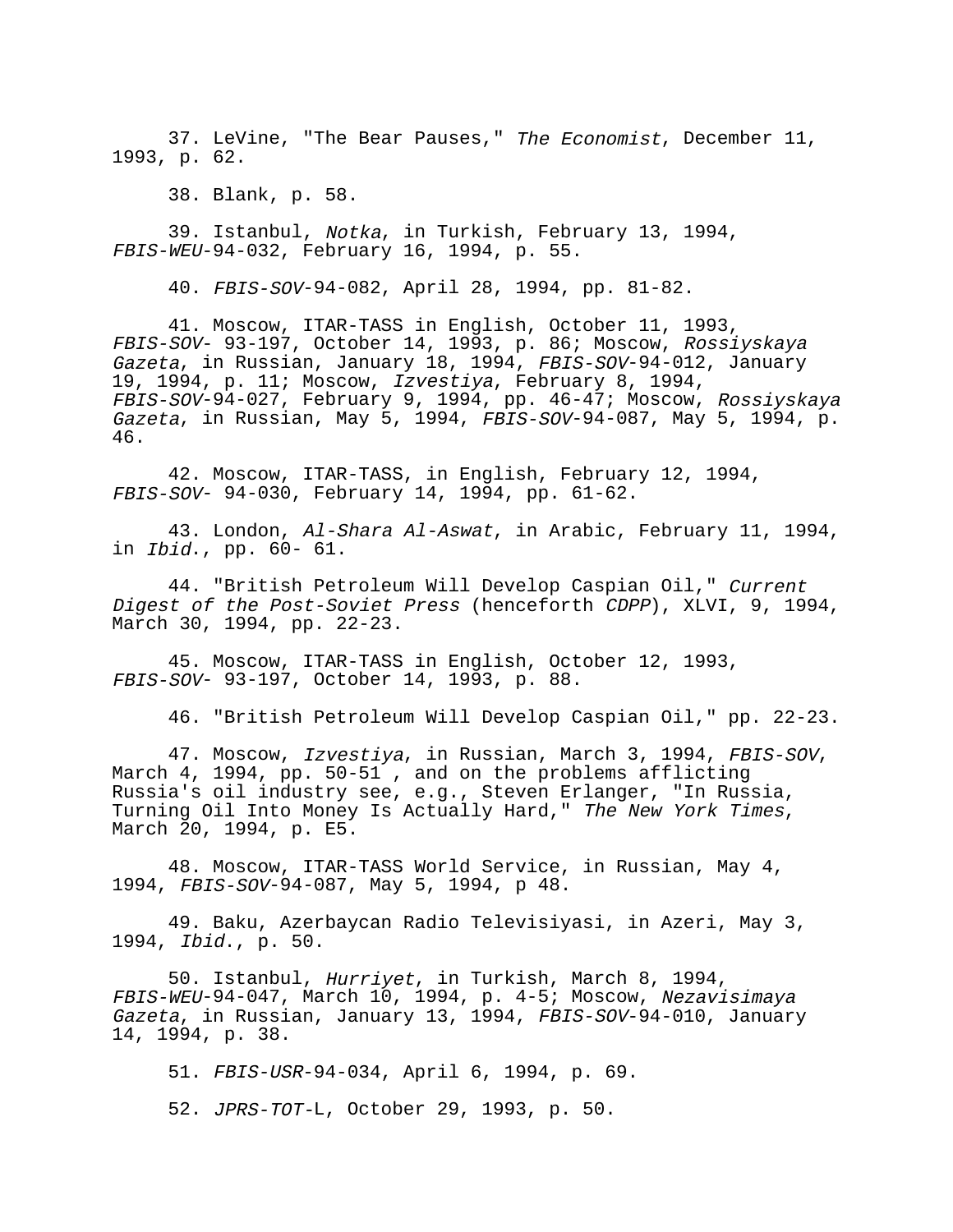53. FBIS-USR, April 6, 1994, p. 70; Blank, pp, 63-64, 71-78.

54. As indicated at the conference on Russo-Ukrainian Security Issues, Monterrey CA: November 14-17, 1993.

55. Ibid., Crouch and Van Cleave, p. 187.

56. Blank, pp. 71-73; Sevastopol, Flag Rodiny, January 4, 1994, Joint Publications Research Service-Military Affairs (henceforth JPRS-UMA)-94-008, February 23, 1994, pp. 14-16.

57. "British Petroleum Will Develop Caspian Oil," pp. 22-23.

58. Ibid.

59. Moscow, Nezavisimaya Gazeta, in Russian, November 6, 1993, FBIS-USR-93-153, December 4, 1993, pp. 9-10.

60. Moscow, Rossiyskaya Gazeta, in Russian, February 15, 1994, FBIS-SOV-94-033, February 17, 1994, pp. 40-41; Baku, Turan, in English, January 30, 1994, FBIS-SOV-94-020, January 31, 1994, p, 77.

61. Baku, Turan, in English, November 20, 1993, FBIS-SOV-93-223, November 23, 1993, p. 71.

62. Ibid.

63. FBIS-SOV-94-020, January 31, 1994, p. 77; Moscow, ITAR-TASS, in English, December 21, 1993, FBIS-SOV-93-243, December 21, 1993, p. 65.

64. Baku, Turan, in English, November 2, 1993, FBIS-SOV-93-211, November 3, 1993, p. 75.

65. Ibid.

66. Moscow, Rossiyskaya Gazeta, in Russian January 13, 1994, FBIS-SOV-94-010, January 14, 1994, p. 37.

67. FBIS-SOV-94-010, January 14, 1994, p. 38.

68. Ibid.

69. Ibid.; Robert 0. Freedman, Moscow and the Middle East: Soviet Policy Since the Invasion of Afghanistan, Cambridge: Cambridge University Press, 1991, pp. 253-254; Stephen Blank, "Russia and Iran in a New Middle East," *Mediterranean Quarterly,*<br>Vol. II, No. 3, Fall, 1992, pp. 124-127.

70. Moscow, ITAR-TASS, in English, October 12, 1993, and Baku, Turan, in English, October 13, 1993 in FBIS-SOV-93-198, October 14, 1993, p. 88.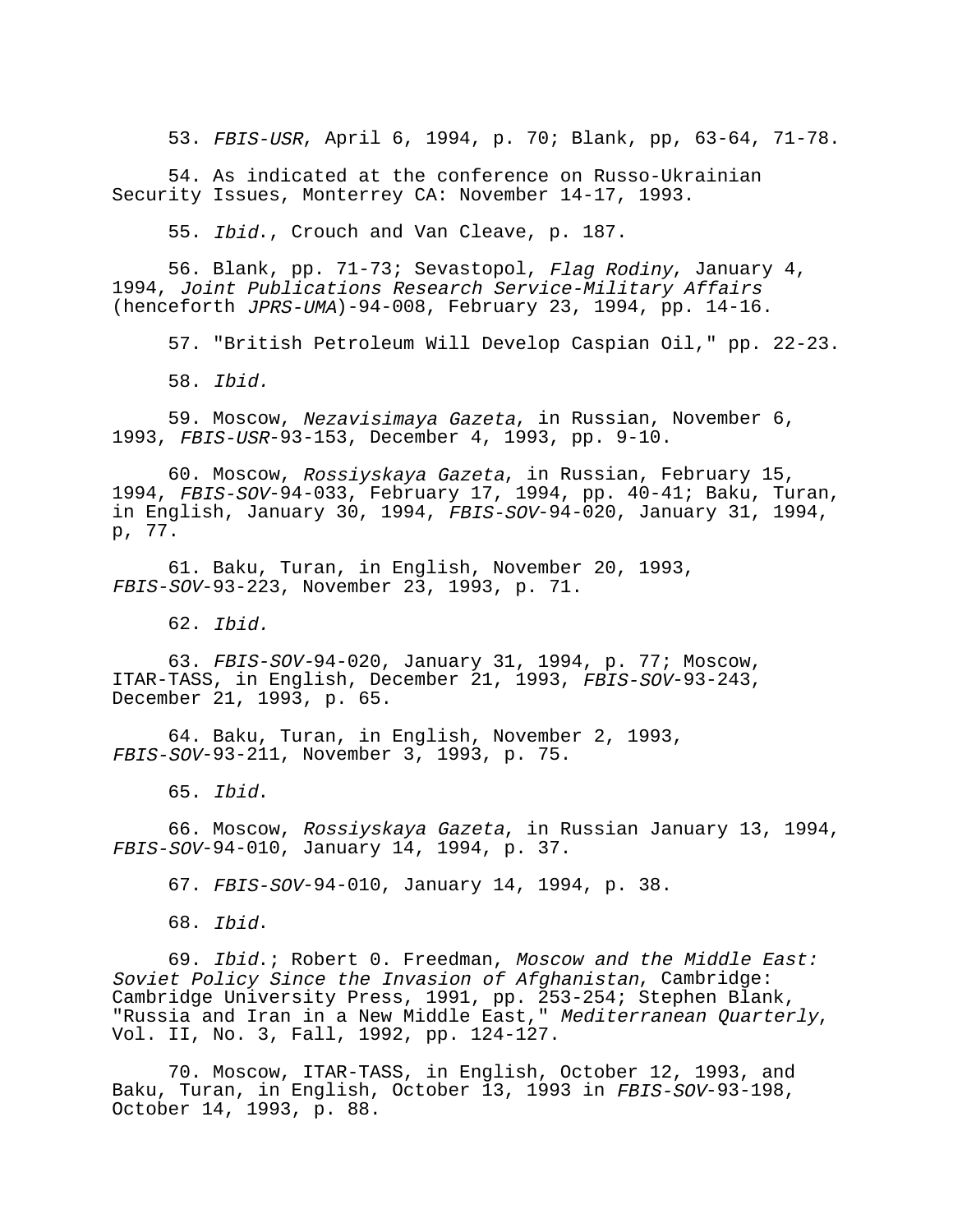71. Moscow, ITAR-TASS World Service in Russian, October 13, 1993, Ibid., p. 85.

72. London, The Independent, in English, January 24, 1994, p. 1; Erevan, Aragil Electronic News Bulletin, in English, February 3, 1994, FBIS-SOV-94-031-A, February 15, 1994, pp. 8-9; Nicosia, Cyprus News Agency, in English, January 24, 1994, FBIS-WEU-94-016, January 25, 1994, p. 10; Moscow, Obshchaya Gazeta, in Russian, February 4, 1994, FBIS-USR-94-021, March 4, 1994, p. 27.

73. Steve LeVine, "Afghan Fighters Aiding Azerbaijan in Civil War," The Washington Post, November 8, 1993, p. A14.

74. Ankara, TRT Television Network, in Turkish, December 31, 1993, FBIS-WEU-94-002, January 4, 1994, pp. 42-43; FBIS-WEU-May 6, 1994, p. 52.

75. Blank, Pelletiere, and Johnsen, passim.

76. See Note 31, and Ankara, Anatolia, in English, May 9, 1994, FBIS-WEU-94-090, May 10, 1994.

77. Blank, "Turkey's Strategic Emplacement," p. 66; FBIS-WEU- 94-047, March 10, 1994, p. 45.

78. Moscow, Aziya i Afrika Segodnya, in Russian, No. 2, February 1994, FBIS-USR-94-053, May 18, 1994, pp. 83-84.

79. FBIS-WEU-94-002, January 4, 1994, pp. 42-43.

80. Kiev, Ukrinform, in English, March 14, 1994, FBIS-SOV-March 16, 1994, p. 36.

81. Ibid.; Blank, p. 57.

82. Blank, pp. 55-88.

84. FBIS-USR-94-034, April 6, 1994, p. 70.

85. Erevan, Yerkirn, in Armenian, October 29, 1993, FBIS-USR-93- 157, December 15, 1993, p. 4.

86. Moscow, Segodnya in Russian, October 14, 1993, FBIS-USR-93- 140, November 1, 1993, p. 2.

87. LeVine, "Moscow Pressures Its Neighbors," p. A24.

88. Leila Alieva, "Foreign Policy of Post-Soviet Azerbaijan," paper presented to the Russian Littoral Project, Washington, DC, March 21, 1994, pp. 12-13.

<sup>83.</sup> Ibid.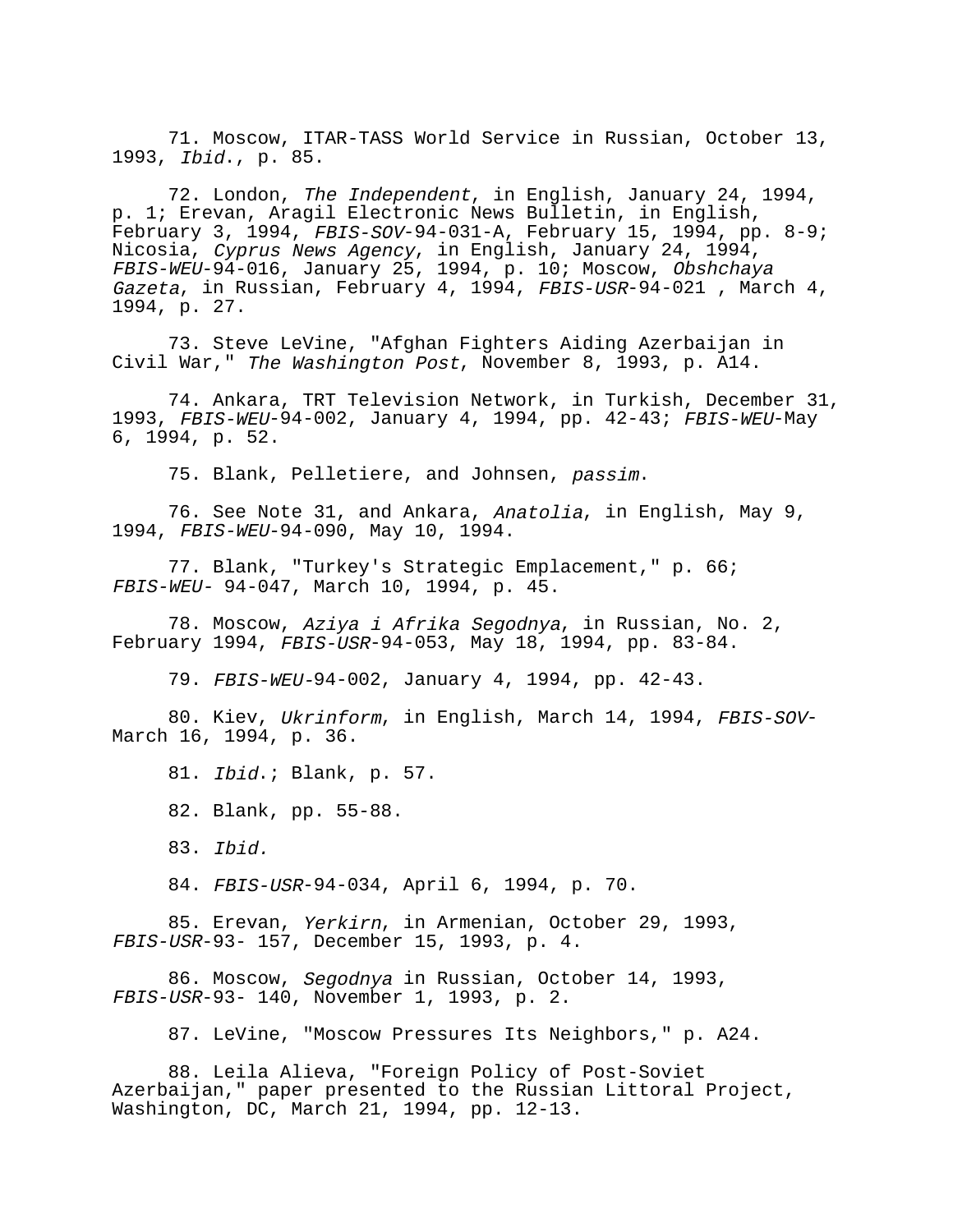89. LeVine, "Moscow Pressures its Neighbors," p. A24.

90. Ibid.

91. Ibid.

92. See the articles grouped under the section, "Azerbaijan President Aliyev Continues Visit," FBIS-WEU-94-030, February 14, 1994, pp. 80-84.

93. FBIS-USR-94-053, May 18, 1994, pp. 83-84; FBIS-USR-94-034, pp. 69-70.

94. Moscow, ITAR-TASS, in English, April 30, 1994, FBIS-SOV-94- 084, May 2, 1994, p. 60.

95. Baku, Turan, in English, April 29, 1994; Ibid., p. 62; Baku, Azerbayacan Radio Televisiyasi Television Network, in Azeri, May 2, 1994, FBIS-SOV-94-087, May 5, 1994, p. 47.

96. John Lloyd and Steve LeVine, "Russia Demands Veto Over Caspian Oil Deals," Financial Times, May 31, 1994, p. 2.

97. Ibid.

98. Ibid.

99. LeVine, "Moscow Pressures Its Neighbors," p. A24.

100. Michael Specter, "Azerbaidzhan, Potentially Rich, Is Impoverished By Warfare," The New York Times, June 2, 1994, pp. A1, 10.

101. Ibid.

102. Erevan, Snark, in English, May 11, 1994, FBIS-SOV-94-092, May 12, 1994, p. 1.

103. "Demirel: `Turkey Supports Azerbadizhan's Rightful Demands'," Newspot, No. 9, May 13, 1994, pp. 1, 4.

104. "No Way Out," The Economist, May 28, 1994, pp. 64-65.

105. Baku, Azerbaycan Radio Televisiyasi Television Network, in Azeri, May 21, 1994 in FBIS-SOV-94-101, May 25, 1994, p. 62.

106. Ronald Grigor Suny, "Russia's Relations with the States of the `Near Abroad': The End of Retreat and Its Implications for American Policy," paper prepared for the Commission on Security and Cooperation in Europe, Congress of the United States, Washington, DC, May 24, 1994, pp. 5-7.

107. These are the conclusions of an SSI Roundtable on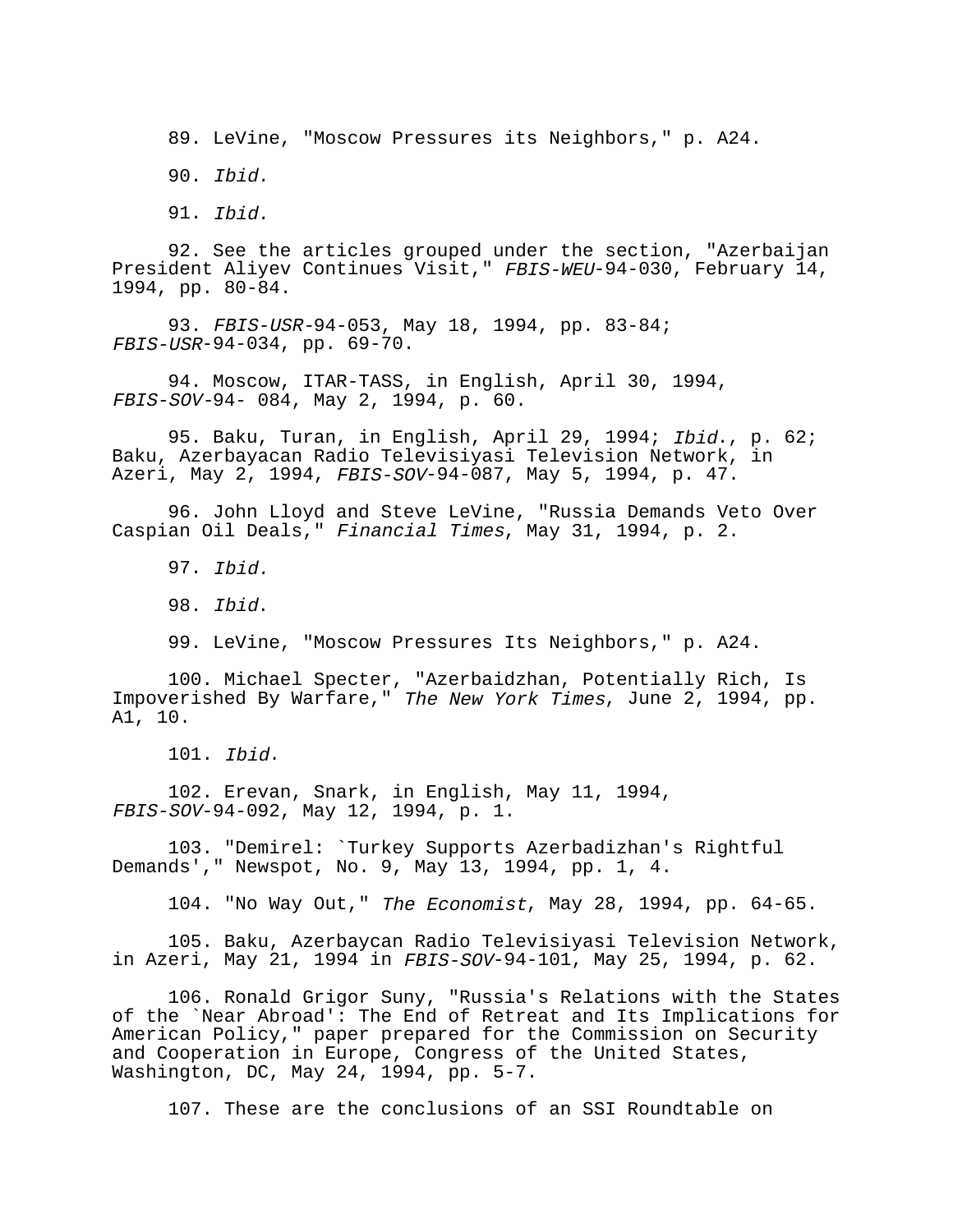Russia in Washington, DC, on January 31, 1994. See Stephen J. Blank and Earl H. Tilford Jr., eds., *Does Russian Democracy Have* a Future?, Carlisle Barracks, PA: Strategic Studies Institute, U.S. Army War College, 1994.